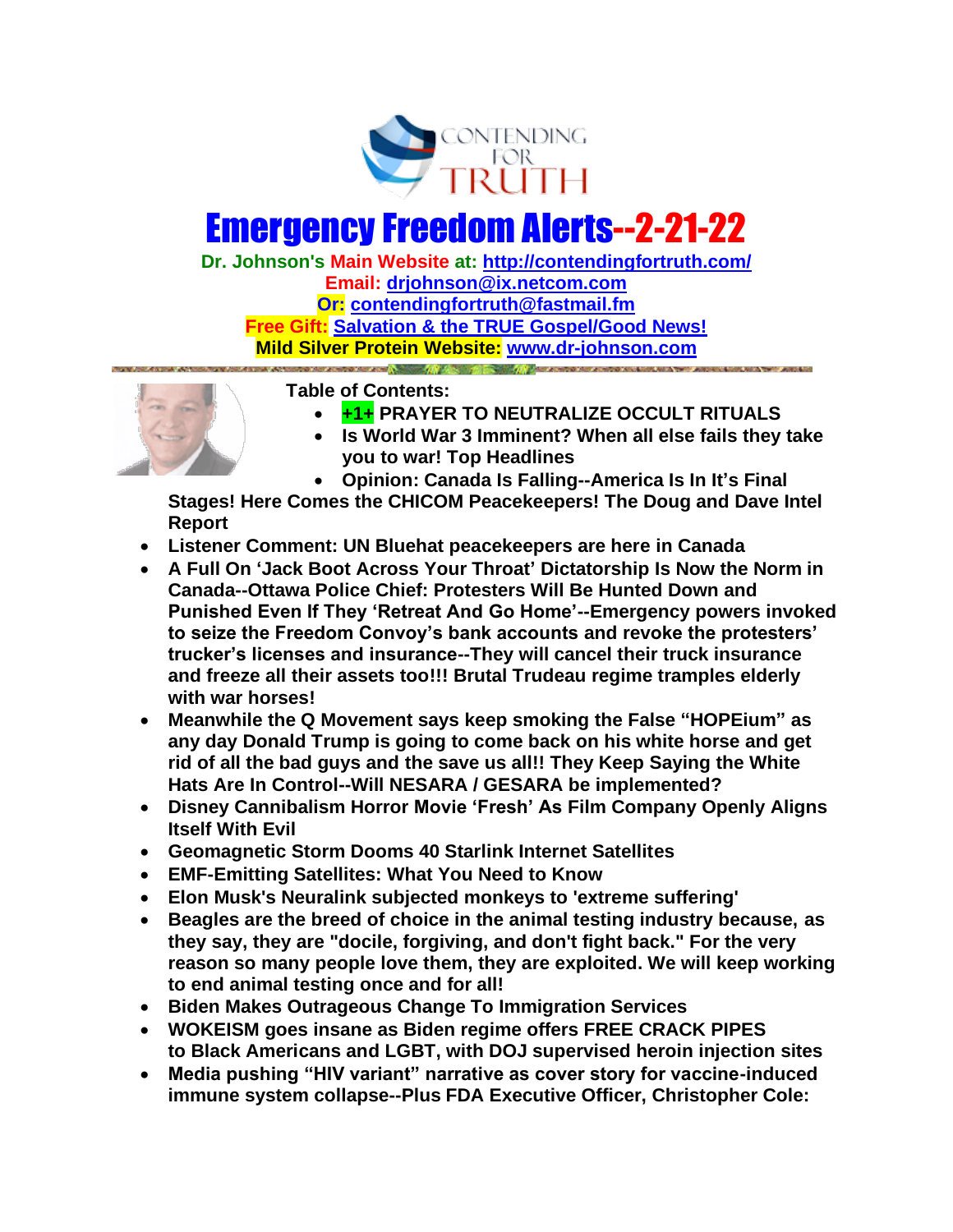**"You'll have to get an annual shot [COVID vaccine]. I mean, it hasn't been formally announced yet 'cause they don't want to, like, rile everyone up." Cole on President Joe Biden: "Biden wants to inoculate as many people as possible."**

- **Watch: BBC Says Covid Vaccine Contains HIV!!!!**
- **+2+ Trudeau Can Delete a Post But He Can't Delete a Picture - The Scandal is Growing**
- **Proof: U.S. Directed Energy Weapons Burn The Faces Of Australians-- Globalist Leadership Gone Mad: Tyrants Hunt Down Freedom Crusaders With Sonic Weaponry**
- **Medical Treason Killing Soldiers: Intentional Harm, Death carried Out By Military Command**
- **FDA Broke Pfizer's EUA Shield: Liability Protection Gone, Time To Bring Down The Gavel**
- **JAB Injured woman REVEALS there are 50 people at the CDC PROCESS over a Million VAERS Reports!**
- **Blasphemous Comedian Heather McDonald Collapsed on stage & fractured her skull after boasting about taking 3 Covid jabs, the Flu and Shingles Shot and then mocking Jesus!**
- **Doctor Detects MAC Addresses in COVID Vaccinated Individuals With Bluetooth Applications**
- **Military lawyer says genetic changes from vaccine are creating new human 'species' under the law!**
- **Riot Gear Squad Ontario Cananda is UN / NATO Hired Goons—They Speak German**
- **Listener Invive Silver Covid Testimony Plus More**
- **Recommend Protocol For Covid-19 & the Shedding From The Covid Vaxxed**

**And the company of the company of the** 

**++ In 1981 William Casey (CIA Director) Told the Newly Elected President Ronald Reagan:**



"We'll know our disinformation program is complete when everything the American public believes is false"

William Casey<br>CIA Director (1981)

**Ephesians 5:11, 13-16: "And have no fellowship with the unfruitful works of darkness, but rather reprove them. But all things that are reproved are made manifest by the light: for whatsoever doth make manifest is light. Wherefore he saith, Awake thou that sleepest, and arise from the dead, and Christ shall give**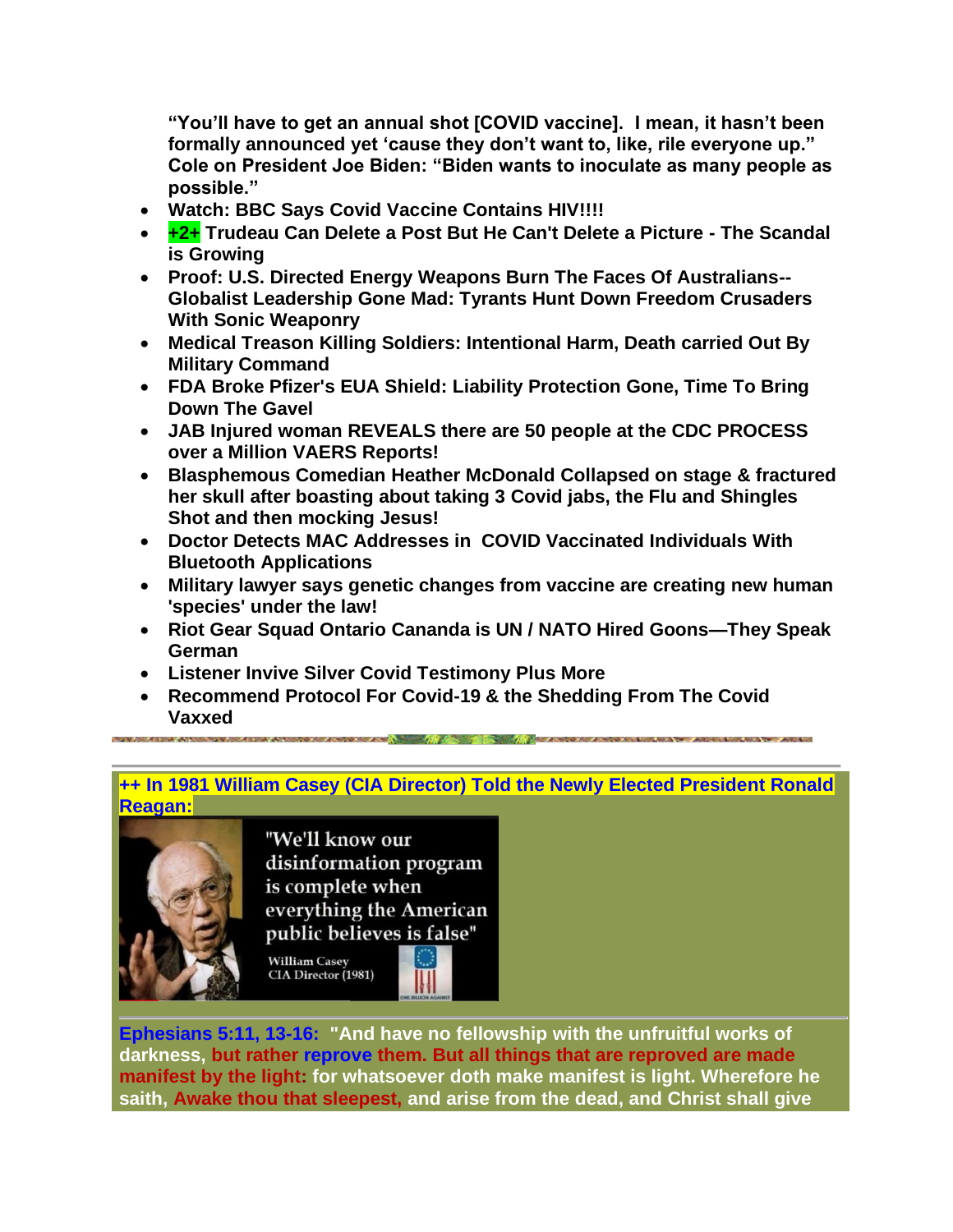# **THE DEATH SCIENCE DEPOPULATION TRIFECTA BIG TECH JRVEILLAM**  $((\blacksquare \blacksquare \blacksquare))$ **G TOWERS** രു **CORONAVIRUS VACCINES BIG SCIENCE BIG PHARMA** JOIN THE FIGHT FOR HUMAN RESISTANCE **AGAINST "DEATH SCIENCE." NATURALNEWS.COM**

**thee light. See then that ye walk circumspectly, not as fools, but as wise, Redeeming the time, because the days are evil." The 1828 Noah Webster Dictionary defines:** "**Reprove": To blame, to convince of a fault, or to make it manifest, to excite a sense of guilt."Circumspectly": Cautiously; with watchfulness every way; with attention to guard against surprise or danger. Matthew 24:24: "...if it were possible, they shall deceive the very elect." II Corinthians 2:11: "Lest Satan should get an advantage of us: for we are not ignorant of his devices." II Chronicles 7:14: "If my people, which are called by my name, shall humble themselves, and pray, and seek my face, and turn from their wicked ways; then will** 

**I hear from heaven, and will forgive their sin, and will heal their land." Luke 21:36 Watch ye therefore, and pray always, that ye may be accounted worthy** 

**to escape all these things that shall come** 

**to pass, and to stand before the Son of man.**

**Matthew 24:13 But he that shall endure unto the end, the same shall be saved. Psalm 101:3: I will set no wicked thing before mine eyes: I hate the work of them that turn aside; it shall not cleave to me.**

**Psalm 11:5: The LORD trieth the righteous: but the wicked and him that loveth violence his soul hateth.**

**1 Cor 15:33: Be not deceived: evil communications corrupt good manners. Lexicon Strong's G3657--Outline of Biblical Usage of the Word: "Communications": companionship, communion**

*"It does not take a majority to prevail... but rather an irate, tireless minority, keen on setting brushfires of freedom in the minds of men."* **Samuel Adams** 

*"The average age of the world's great civilizations has been two hundred years. These nations have progressed through the following sequence: from bondage to spiritual faith, from spiritual faith to great courage, from courage to liberty, from liberty to abundance, from abundance to selfishness, from selfishness to complacency from complacency to apathy, from apathy to dependency, from dependency back to bondage."* **[Alexander Fraser Tytler](https://www.azquotes.com/author/20531-Alexander_Fraser_Tytler)**

**+1+ PRAYER TO NEUTRALIZE OCCULT RITUALS** 

**Father God in the name of the Lord Jesus Christ, the Lamb that was slain before the foundation of the earth, seated at the right hand of the Father; we come in the**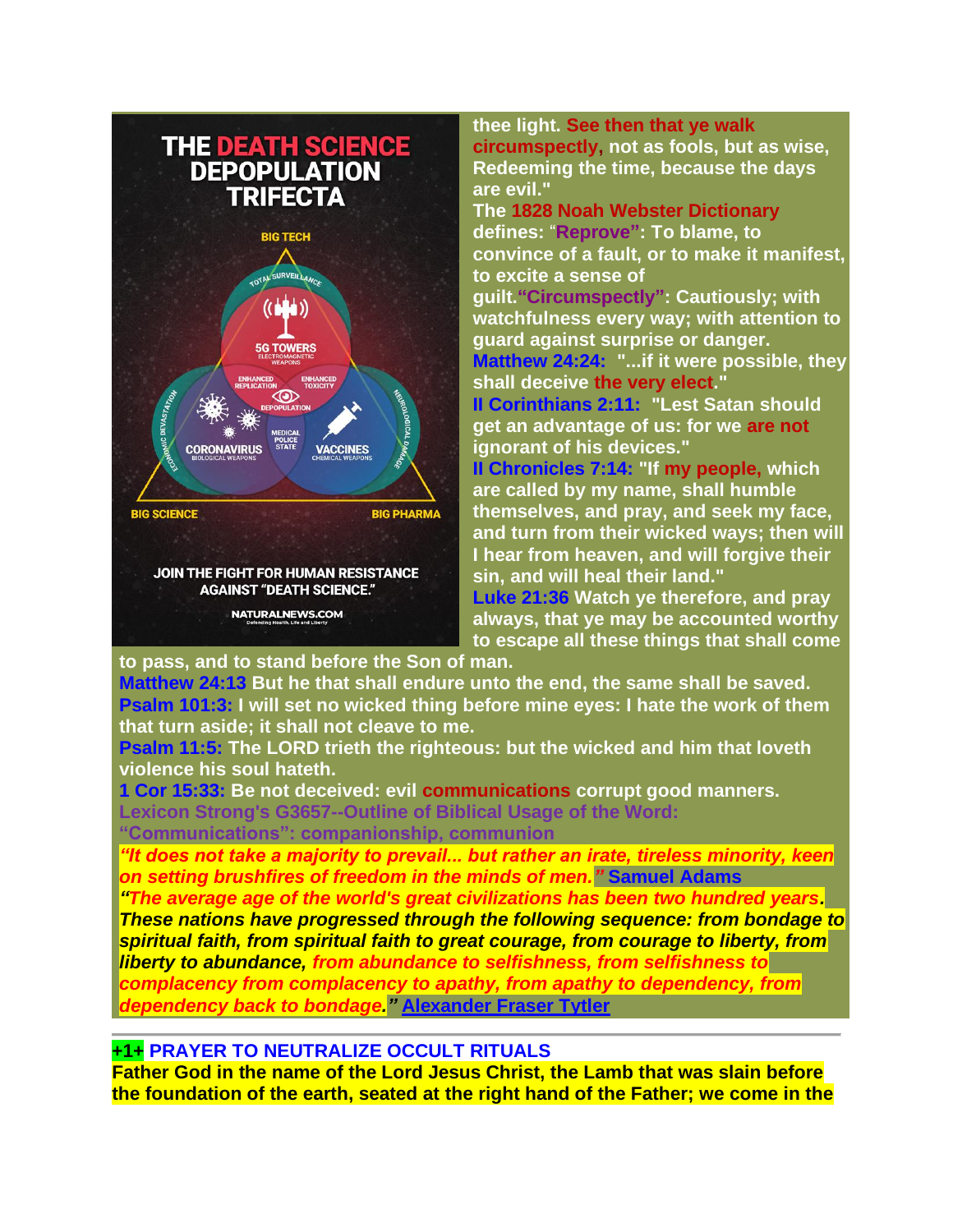**authority given to us in Christ Jesus. We place a hedge of warring angels with flaming swords of fire around us and our families continuously. We put on the whole armor of God. We resist and renounce Satan, the god of this earth. We rise to war by the power of the Holy Spirit against witchcraft, occult maneuvers and devices sent against Your Will and the Body of Christ. We ask you to dispatch legions of warring angels in full battle array to enforce our petitions and intercessory prayers. Rout your enemies on all fronts. Turn their hatred, anger, accusations, conflict, arrogance and wicked schemes upon themselves so that they become caught in their own snares and fall into the pits that they intended for others.** We nullify, cancel and oppose every satanic operation, scheme, maneuver and strategy. Cause secret plans, agendas and motivation of the enemy to be revealed for everyone to see. We decree and declare that what these evil people & entities meant for evil, you will turn it around and use it for the good of your people. We close every evil portal that has been opened by them. In the name of the Lord Jesus Christ and His shed blood, we break and cancel every curse, spell, hex, vex, charm, enchantment, decree spoken or unspoken, sent against the Body of Christ, the innocent and your intercessors by every witch, warlock, satanist, sorcerer, voodoo priest, shaman, soothsayer, medium, coven and every minion of the devil working iniquity. May they fall into the very pits they have dug for others. Lord Jesus, reveal your love to them. Save those that can be saved. Show them the truth about who they are serving, and their eternal destination if they continue in their present path. Open their minds, eyes and ears to receive supernatural insight and knowledge to understand the truth of the Gospel. Bring them to salvation. We seal this prayer by the Blood of the Lamb and in the name of the LORD Jesus Christ. Amen.

**Is World War 3 Imminent? When all else fails they take you to war! Top headlines read: [U.S. OFFICIALS WARN OF](https://www.wsj.com/articles/ukraine-troops-told-to-exercise-restraint-to-avoid-provoking-russian-invasion-11645185631) 'IMMINENT' RUSSIAN [INVASION…](https://www.wsj.com/articles/ukraine-troops-told-to-exercise-restraint-to-avoid-provoking-russian-invasion-11645185631)COMBINATION OF FIGHTER JETS, [TANKS, MISSILES, CYBER](https://www.wsj.com/articles/ukraine-troops-told-to-exercise-restraint-to-avoid-provoking-russian-invasion-11645185631)  [ATTACKS-](https://www.wsj.com/articles/ukraine-troops-told-to-exercise-restraint-to-avoid-provoking-russian-invasion-11645185631)[-PUTIN'S INVASION PLAN LEAKED-](https://populistpress.com/putins-invasion-plan-leaked/)[-Ukraine's President Leaving](https://populistpress.com/ukraines-president-leaving-country-as-threat-of-invasion-looms-explosion-rocks-ukraine-pipeline/)  [Country As Threat Of Invasion Looms; Explosion Rocks Ukraine Pipeline-](https://populistpress.com/ukraines-president-leaving-country-as-threat-of-invasion-looms-explosion-rocks-ukraine-pipeline/)[-PUTIN](https://www.dailymail.co.uk/news/article-10530371/Kamala-Harris-warns-Putin-face-swift-severe-consequences-invades-Ukraine.html)  [WANTS KYIV-](https://www.dailymail.co.uk/news/article-10530371/Kamala-Harris-warns-Putin-face-swift-severe-consequences-invades-Ukraine.html)[-UKRAINE OFFICIALS ATTACKED-](https://metro.co.uk/2022/02/19/ukrainian-military-officials-shelled-during-tour-of-separatist-conflict-zone-16135062/)[-MASSIVE NUKE DRILLS-](https://www.reuters.com/world/europe/putin-oversee-nuclear-drills-ukraine-crisis-mounts-2022-02-19/)[-'This](https://www.youtube.com/watch?v=uDgSYtFmvC8)  [is not a bluff, this is real': Ret. Gen. Robert Abrams on Russia threat](https://www.youtube.com/watch?v=uDgSYtFmvC8)**--**[Biden](https://apnews.com/article/russia-ukraine-joe-biden-europe-russia-moscow-c2e55b8b2b061b58e2b140d2a6dc1d57)  ['convinced' invasion imminent...](https://apnews.com/article/russia-ukraine-joe-biden-europe-russia-moscow-c2e55b8b2b061b58e2b140d2a6dc1d57)**--**[Ukraine Rocked by Multiple Powerful](https://www.youtube.com/watch?v=HqgkhP4hjQw)  [Explosions In the Areas of Donetsk and Luhansk-](https://www.youtube.com/watch?v=HqgkhP4hjQw)[-Are You Ready for the Big New](https://www.zerohedge.com/news/2022-02-20/are-you-ready-big-new-war-you-damn-well-better-be)  War? You D\*\*\* [Well Better Be: The hawks in the west have calculated for decades](https://www.zerohedge.com/news/2022-02-20/are-you-ready-big-new-war-you-damn-well-better-be)  [now, and they're willing to gamble on the most dangerous crapshoot in history as](https://www.zerohedge.com/news/2022-02-20/are-you-ready-big-new-war-you-damn-well-better-be)  I type this. SQ;PUTIN has [CHECKMATED THE WEST!-](https://www.zerohedge.com/news/2022-02-20/are-you-ready-big-new-war-you-damn-well-better-be)- [MOSCOW PUBLISHES](https://halturnerradioshow.com/index.php/en/news-page/world/bulletin-moscow-publishes-map-of-bomb-shelters-to-their-citizens)  [MAP OF BOMB SHELTERS TO THEIR CITIZENS:SQ: USA HAS NO BOMB](https://halturnerradioshow.com/index.php/en/news-page/world/bulletin-moscow-publishes-map-of-bomb-shelters-to-their-citizens)  [SHELTERS FOR OUR CITIZENS DEAGLE REPORT 250 MILLION AMERICANS](https://halturnerradioshow.com/index.php/en/news-page/world/bulletin-moscow-publishes-map-of-bomb-shelters-to-their-citizens)  [DEAD BY 2025? A RUSSIAN HYPERSONIC NUCLEAR FIRST STRIKE COULD](https://halturnerradioshow.com/index.php/en/news-page/world/bulletin-moscow-publishes-map-of-bomb-shelters-to-their-citizens) [ACCOMPLISH THIS!](https://halturnerradioshow.com/index.php/en/news-page/world/bulletin-moscow-publishes-map-of-bomb-shelters-to-their-citizens)**

**Fighting in Ukraine continues, reports say it is getting more intense, Russia gives warning to NATO and the WEST, the global deep state needs their world war, and Canada becomes a warning for USA truckers. UFO activity is at high levels as the STRONG DELUSION goes into high gear. Solar activity at dangerous levels, earth changes continue unabated. Arrival of the fallen ones draws near, perhaps WAR**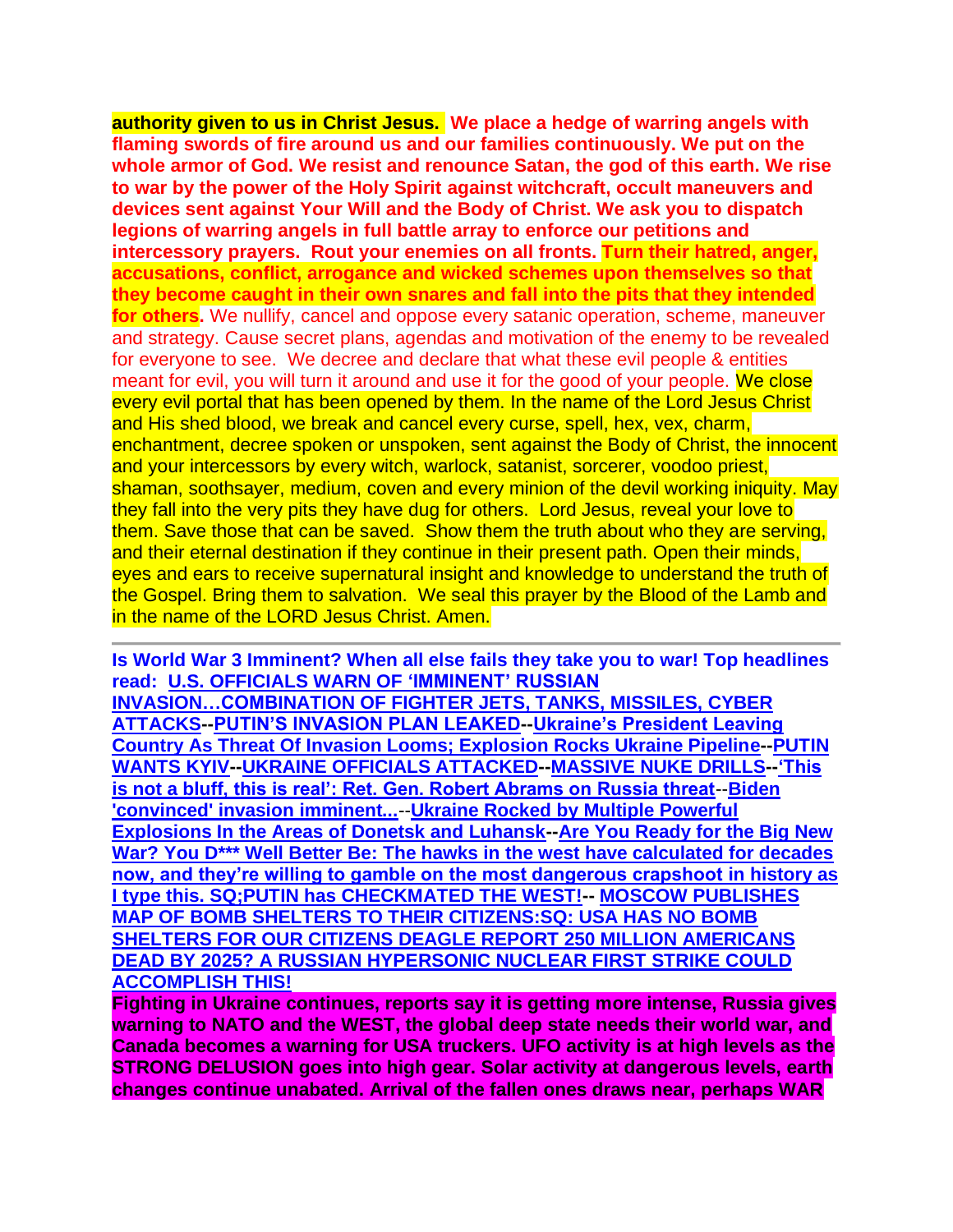**and then their ARRIVAL. No one knows the sequence but the END OF DAYS and DANIEL'S 70TH WEEK draw nigh and more reports of high strangeness on the paranormal front is becoming the norm.**

**Opinion: Canada Is Falling--America Is In It's Final Stages! Here Comes the CHICOM Peacekeepers! The Doug and Dave Intel Report** 

Submitted by Dave Hodges on Sunday, February 20, 2022

In perhaps the most volatile edition of the *Doug and Dave Intel Report*, a variety of topics were covered in which, at the end of the day, could result in the end of America as we know it.

As one can clearly hear, we hit a nerve with this interview as it was interfered with as are MOST of *The Doug and Dave Intel Report* shows are.

**The topics discussed in this edition include**

- **Justin Trudeau has exposed not only his own dictatorial and tyrannical style of leadership, he has also exposed the facade of civil liberties of all Western democracies!**
- **The likely reaction of Western national leaders to the new-found spirit of populism and defiance against mandates of any type.**
- **The reassertion of the presence of CHICOM troops both in Canada and in Mexico and the real possibility of a joint Chinese and Russian invasion.**
- **The silence of the American government in the face of Canada's clearly expressed spirit of dictatorship. Silence equates to like-mindedness and support.**
- **The probability of Chinese "peacekeepers" entering Amerika and helping the Biden administration extinguish any popular uprising.**
- **Canada has fallen, America is in the final stages of falling**
- **What all of this means to America as we are not insulated from the events in Canada.**

**To listen to this interview, please [click here](http://mediaarchives.gsradio.net/commonsenseshow/hr1021822.mp3)**

From: Contact Us Form Submission Sent: Sunday, February 20, 2022 1:10 PM To: drjohnson@ix.netcom.com Entry Details NAME Kyle EMAIL kicka...@gmail.com SUBJECT **Listener Comment: UN Bluehat peacekeepers are here in Canada** YOUR MESSAGE **UN Bluehat peackeepers and UN airplane has landed in North Bay canada and they are rounding up Freedom convoy truck drivers and** 

**protestors in Ottawa.**

**A Full On 'Jack Boot Across Your Throat' Dictatorship Is Now the Norm in Canada--Ottawa Police Chief: Protesters Will Be Hunted Down and Punished Even If They 'Retreat And Go Home'--Emergency powers invoked to seize the Freedom Convoy's bank accounts and revoke the protesters' trucker's licenses**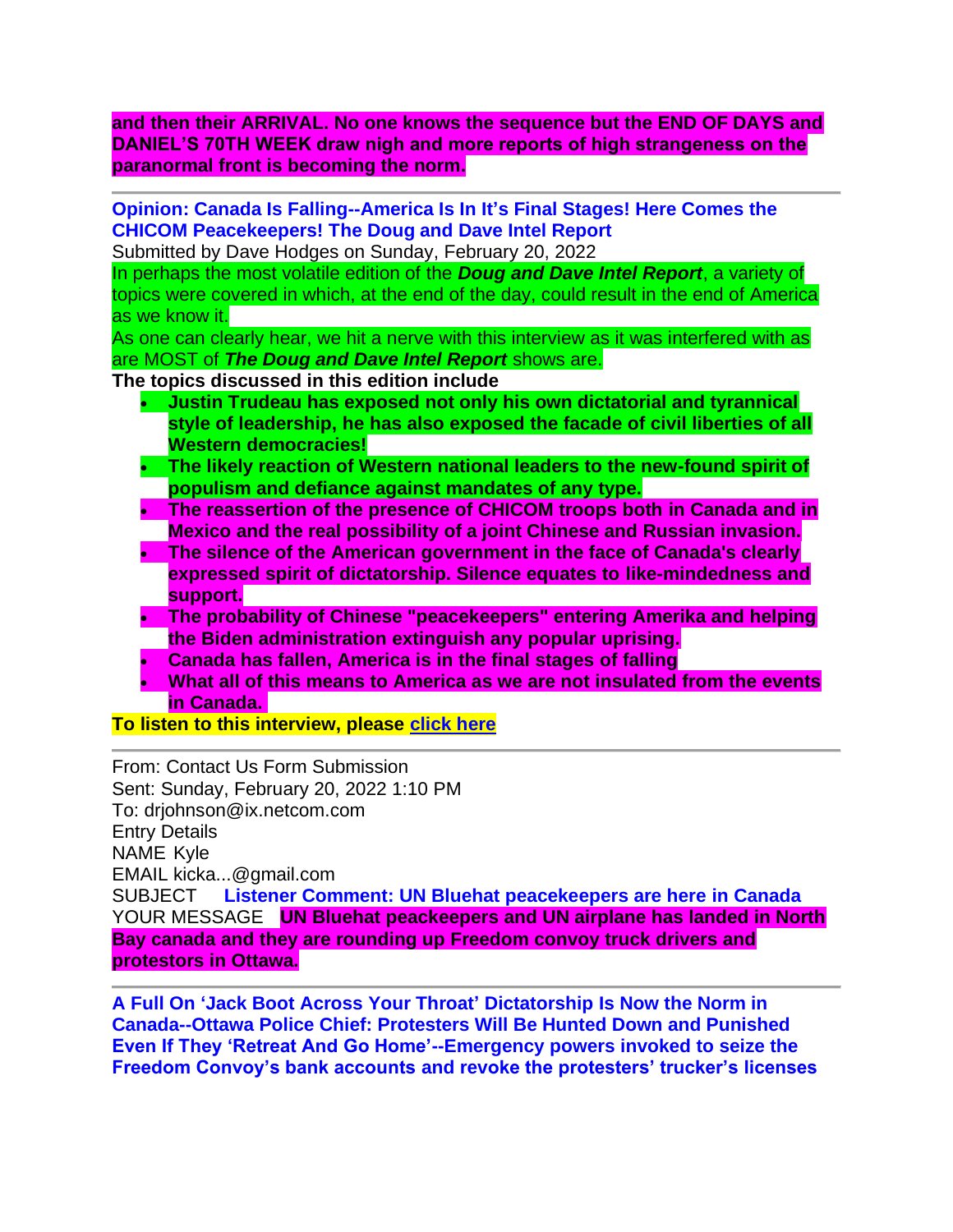**and insurance--They will cancel their truck insurance and freeze all their assets too!!! Brutal Trudeau regime tramples elderly with war horses!**

February 20th 2022, "This investigation will go on for months to come," he warns. **Ottawa's interim police chief Steve Bell warned that police would continue to "actively identify" and prosecute anyone involved in the Freedom Convoy – even if they disperse and go home – "for months to come."**

"If you are involved in this protest, we will actively look to identify you and follow up with financial sanctions and criminal charges," Bell asserted on Saturday.

**Play:** <https://www.youtube.com/watch?v=ukijigH6vEE&t=1111s>

**So let's get this straight. Protesters are told to go home. Now they're told that even if they follow orders of the police and RCMP, it makes no difference. They'll still be arrested. So, basically, they're trying to justify arresting anyone they don't agree with.**

— Andrea Green, Author (LM) us (@louisanamom) [February 19, 2022](https://twitter.com/louisanamom/status/1495167007276240896?ref_src=twsrc%5Etfw)

**This comes as the Prime Minister Justin Trudeau's government [invoked](https://www.infowars.com/posts/martial-law-trudeau-govt-invokes-terrorism-laws-to-seize-bank-accounts-crypto-of-freedom-convoy-supporters/)  [emergency powers to seize the Freedom Convoy's bank accounts,](https://www.infowars.com/posts/martial-law-trudeau-govt-invokes-terrorism-laws-to-seize-bank-accounts-crypto-of-freedom-convoy-supporters/) including cryptocurrencies, and revoke the protesters' trucker's licenses and insurance. They will cancel their truck insurance and freeze all their assets too. Far from over when they head home..<https://t.co/RfCayLWSlr> [pic.twitter.com/kXLrjOWplu](https://t.co/kXLrjOWplu) — Harrington (@TxEx21029) [February 19, 2022](https://twitter.com/TxEx21029/status/1495170615157960711?ref_src=twsrc%5Etfw)**

**The Canadian authorities led by Trudeau have sent a clear message: if you don't want a centralized government to put an experimental injection in your body or to control your movements across borders, then you will be hunted down and punished.**

**By invoking emergency powers last week, Justin "Castro" Trudeau made himself**  *dictator* **of Canada, and he appears to committed to using violence, lawlessness and financial terrorism against the citizens of Canada. Just like the lying corporate media, Trudeau has declared the freedom protesters to be "racists" and "terrorists." This, he believes, justifies trampling them with war horses and seizing their bank accounts and crypto funds.**

**Police ramming into protesters with horses in Ottawa.**

**It is interesting how the legacy media is reporting that the protesters are the violent ones when these videos exist. [pic.twitter.com/kPUoQTucrn](https://t.co/kPUoQTucrn)**

— Marie Oakes (@TheMarieOakes) [February 18, 2022](https://twitter.com/TheMarieOakes/status/1494808163836739590?ref_src=twsrc%5Etfw)

**This next video explains that a "peace loving grandmother" was possibly trampled to death by mounted police. There are conflicting reports on the status of this elderly woman, and other reports say she survived the assault, suffering a separated shoulder.**

[Brighteon.com/fd9d0fb0-2ce4-407b-b155-f5c8f6d74862](http://brighteon.com/fd9d0fb0-2ce4-407b-b155-f5c8f6d74862)

[https://www.naturalnews.com/2022-02-19-brutal-trudeau-regime-tramples-elderly-with](https://www.naturalnews.com/2022-02-19-brutal-trudeau-regime-tramples-elderly-with-war-horses.html)[war-horses.html](https://www.naturalnews.com/2022-02-19-brutal-trudeau-regime-tramples-elderly-with-war-horses.html)

**Meanwhile the Q Movement says keep smoking the False "HOPEium" as any day Donald Trump is going to come back on his white horse and get rid of all the bad guys and the save us all!! Will NESARA / GESARA be implemented?**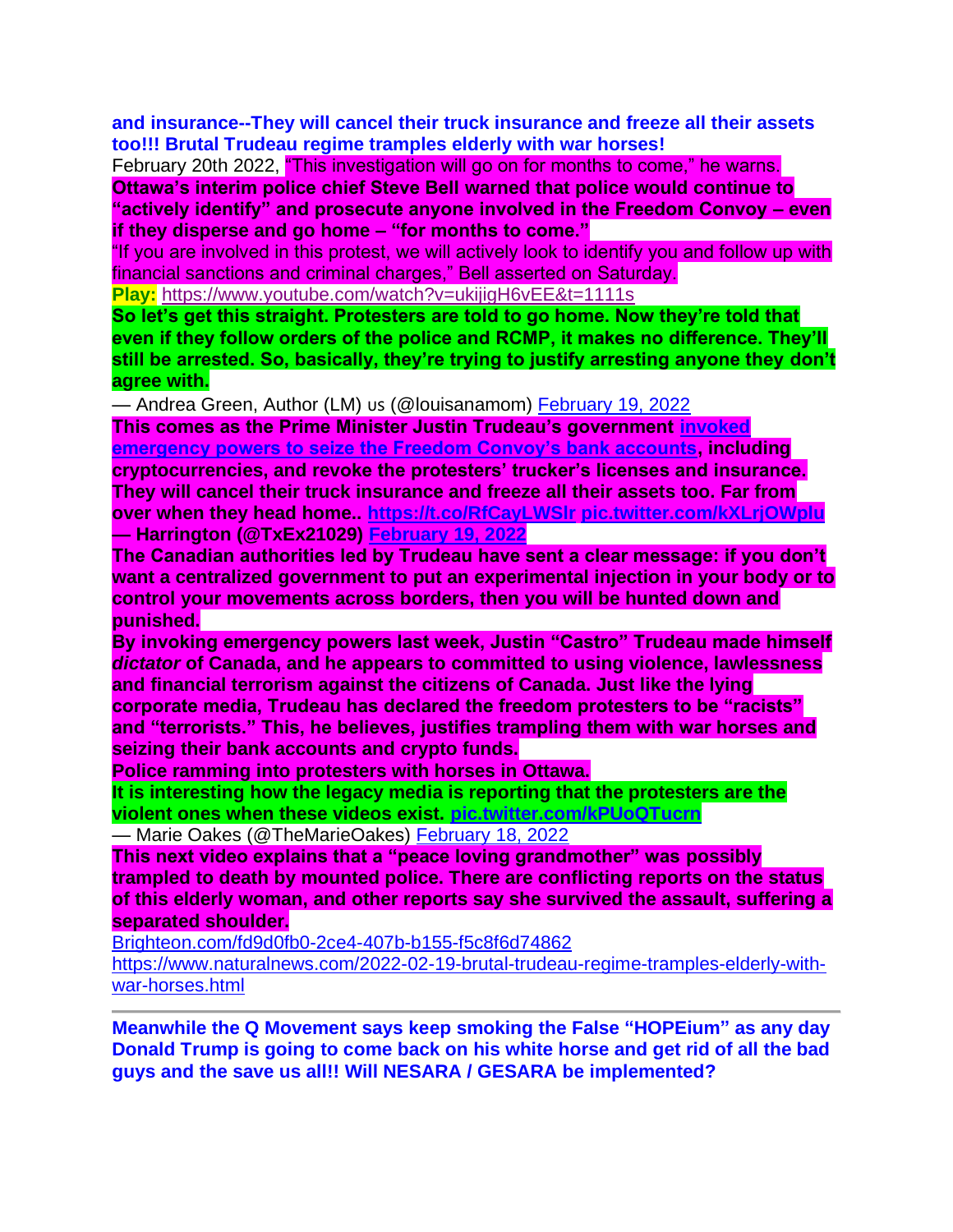**[Situation Update: The Real 10 Days Of Darkness Coming!! This Is An Extinction](https://beforeitsnews.com/new-world-order/2022/02/situation-update-the-real-10-days-of-darkness-coming-this-is-an-extinction-level-event-elite-power-grab-dismantled-11021.html)  [Level Event!! "Elite Power Grab" Dismantled!](https://beforeitsnews.com/new-world-order/2022/02/situation-update-the-real-10-days-of-darkness-coming-this-is-an-extinction-level-event-elite-power-grab-dismantled-11021.html)**

**[Situation Update: It's Go Time! Protest Nightmare! Trudeau's Troops Trample &](https://beforeitsnews.com/opinion-conservative/2022/02/situation-update-its-go-time-protest-nightmare-trudeaus-troops-trample-kill-a-grandmother-full-dictator-sonic-emf-weapons-used-on-protestors-in-australia-globalists-colluded-to-e-3619565.html)  X22Report - [Patel Patriot: Everything Is Timed! Military Planning! Trump Will Most](https://beforeitsnews.com/opinion-conservative/2022/02/x22report-patel-patriot-everything-is-timed-military-planning-trump-will-most-likely-return-before-2024-must-video-3619514.html)  [Likely Return Before 2024! -](https://beforeitsnews.com/opinion-conservative/2022/02/x22report-patel-patriot-everything-is-timed-military-planning-trump-will-most-likely-return-before-2024-must-video-3619514.html) Video**

**[White Hat World Wide Military Intervention -](https://beforeitsnews.com/beyond-science/2022/02/restored-republic-via-a-gcr-update-as-of-sat-19-feb-2022-2454329.html) Patriots Uniting - Walls Closing in On The Deepstate - [Nowhere to Run –](https://beforeitsnews.com/beyond-science/2022/02/restored-republic-via-a-gcr-update-as-of-sat-19-feb-2022-2454329.html)**

**[Navy Seal Michael Jaco: One World Government Is in Panic Mode! Protests Are](https://beforeitsnews.com/opinion-conservative/2022/02/navy-seal-michael-jaco-one-world-govt-is-in-panic-mode-protests-are-growing-as-we-see-in-canada-are-overreaching-must-video-3619489.html)  [Growing & as We See in Canada Are Overreaching! \(Video\)](https://beforeitsnews.com/opinion-conservative/2022/02/navy-seal-michael-jaco-one-world-govt-is-in-panic-mode-protests-are-growing-as-we-see-in-canada-are-overreaching-must-video-3619489.html)**

**[New ShariRaye: Winter Intel Update Alert for February 2022 -](https://beforeitsnews.com/prophecy/2022/02/new-shariraye-winter-intel-update-alert-for-february-2022-nesara-gesara-2528147.html) NESARA / GESARA - [Thank You](https://beforeitsnews.com/prophecy/2022/02/new-shariraye-winter-intel-update-alert-for-february-2022-nesara-gesara-2528147.html)** 



#### **Disney Cannibalism Horror Movie 'Fresh' As Film Company Openly Aligns Itself With Evil**



**Premiering at the Sundance Film Festival, Mimi Cave's "Fresh" is a movie about cannibalism. Yes, cannibalism, the eating of people. Yes, Disney. It's not a parody or a satire like "Get Out." It's a straight up horror film about a charming doctor, played by Sebastian Stan, who seduces women, kidnaps them,** 

**and carves out pieces of them for sale to high paying customers. Eventually, they're all carved up and dead. Written by Lauryn Kahn, I guess "Fresh" is supposed to be hip. Disney will release it not on DisneyPlus but on Hulu, and try and distance their brand name. But it's Disney, folks, nonetheless.**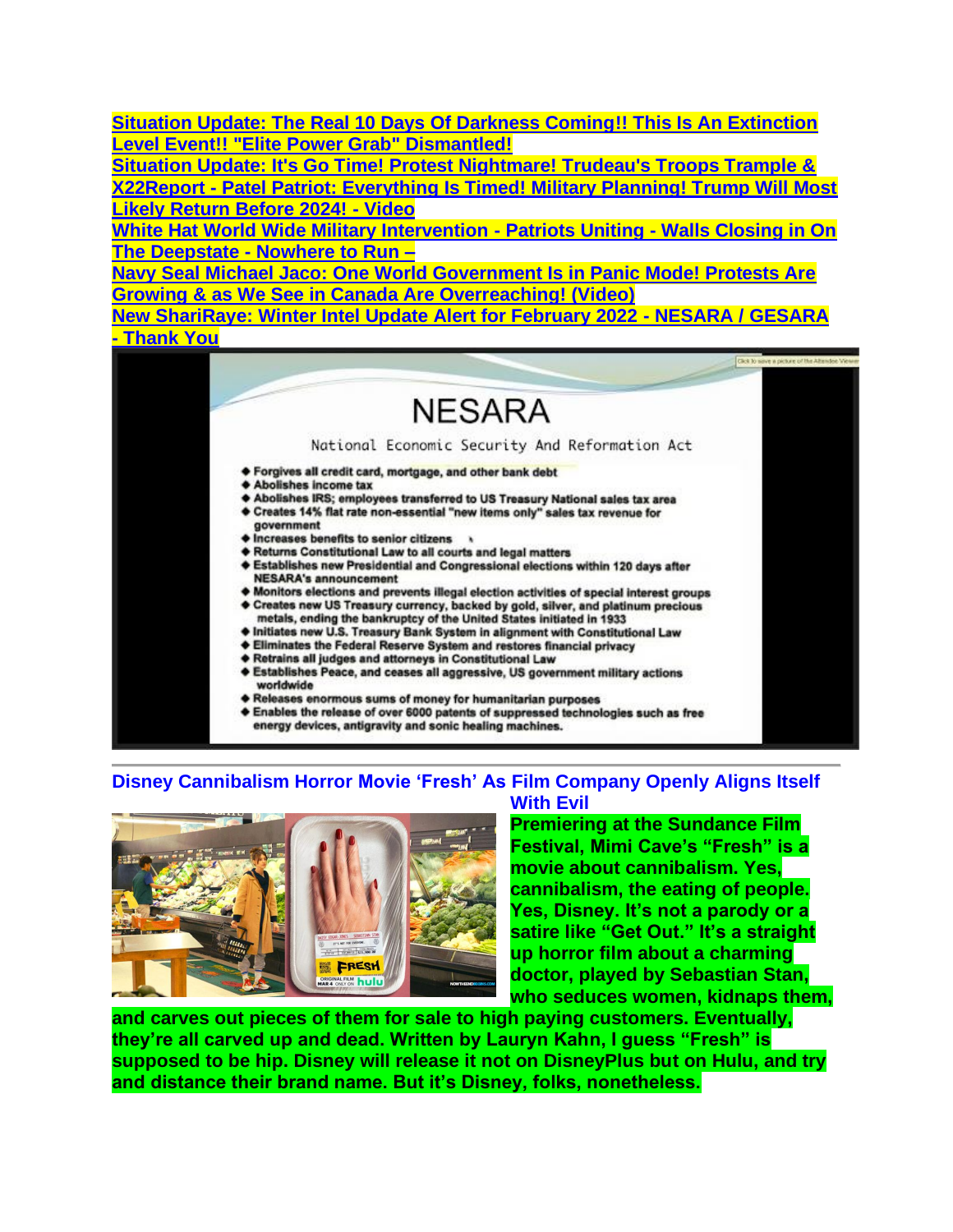**But now from Disney comes full on horror movies in the worst possible form of cannibalism. Not coincidentally, however, cannibalism is one of the hallmarks of [the time of Jacob's trouble,](https://www.nowtheendbegins.com/category/time-of-jacobs-trouble/) so maybe you can thank Disney for preparing you. "Who also eat the flesh of my people, and flay their skin from off them; and they break their bones, and chop them in pieces, as for the pot, and as flesh within the** 



**caldron. Then shall they cry unto the LORD, but he will not hear them: he will even hide his face from them at that time, as they have behaved themselves ill in their doings." [Micah 3:3,4](popverse://bible+av/Mic_3:3,4) (KJB)**

[https://www.nowtheendbegins.com/walt-disney](https://www.nowtheendbegins.com/walt-disney-happiest-place-on-earth-releasing-cannibalism-horror-movie-fresh-on-hulu-march-4-end-times/)[happiest-place-on-earth-releasing-cannibalism](https://www.nowtheendbegins.com/walt-disney-happiest-place-on-earth-releasing-cannibalism-horror-movie-fresh-on-hulu-march-4-end-times/)[horror-movie-fresh-on-hulu-march-4-end-times/](https://www.nowtheendbegins.com/walt-disney-happiest-place-on-earth-releasing-cannibalism-horror-movie-fresh-on-hulu-march-4-end-times/)

### **Geomagnetic Storm Dooms 40 Starlink Internet Satellites**  by Tyler Durden--**Elon Musk's satellite internet service Starlink experienced a devastating space-weather impact last Friday when a geomagnetic storm forced "dozens" of newly launched low Earth orbit (LEO) satellites into "safe-mode" where they experienced "deorbiting" and will or already have crashed back to Earth,** according to a [SpaceX blog post.](https://www.spacex.com/updates/)



**SpaceX said the "deorbiting satellites pose zero collision risk" with other satellites and are designed to burn up in the atmosphere upon "reentry" to mitigate satellite parts from striking objects on the ground.**

Possible reentries of the satellites were caught on camera over Puerto Rico late last week.

[https://www.zerohedge.com/markets/40-spacex-satellites-hit-geomagnetic-storm](https://www.zerohedge.com/markets/40-spacex-satellites-hit-geomagnetic-storm-expected-fall-back-toward-earth-and-burn)[expected-fall-back-toward-earth-and-burn](https://www.zerohedge.com/markets/40-spacex-satellites-hit-geomagnetic-storm-expected-fall-back-toward-earth-and-burn)

## **EMF-Emitting Satellites: What You Need to Know**

**Every month Elon Musk and other companies are launching satellites into Earth's atmosphere. In August 2020 alone, 180 Starlink satellites were launched by Elon Musk. Over the next few years 100,000 high frequency EMF-emitting satellites will blanket the Earth in a terrifying amount of EMF unprecedented in human history. We have no idea what the result will be on human health. Or life on this planet. How will this affect the bees? The birds and other animals?**

**I wanted to write about this looming health disaster and what this means for you. And some ways that you and your family can protect yourself.**

If you take a look around your home you could likely spot at least five sources of EMF without straining a muscle. Your phone, laptop, WiFi, microwave, Smart TV, and the list goes on.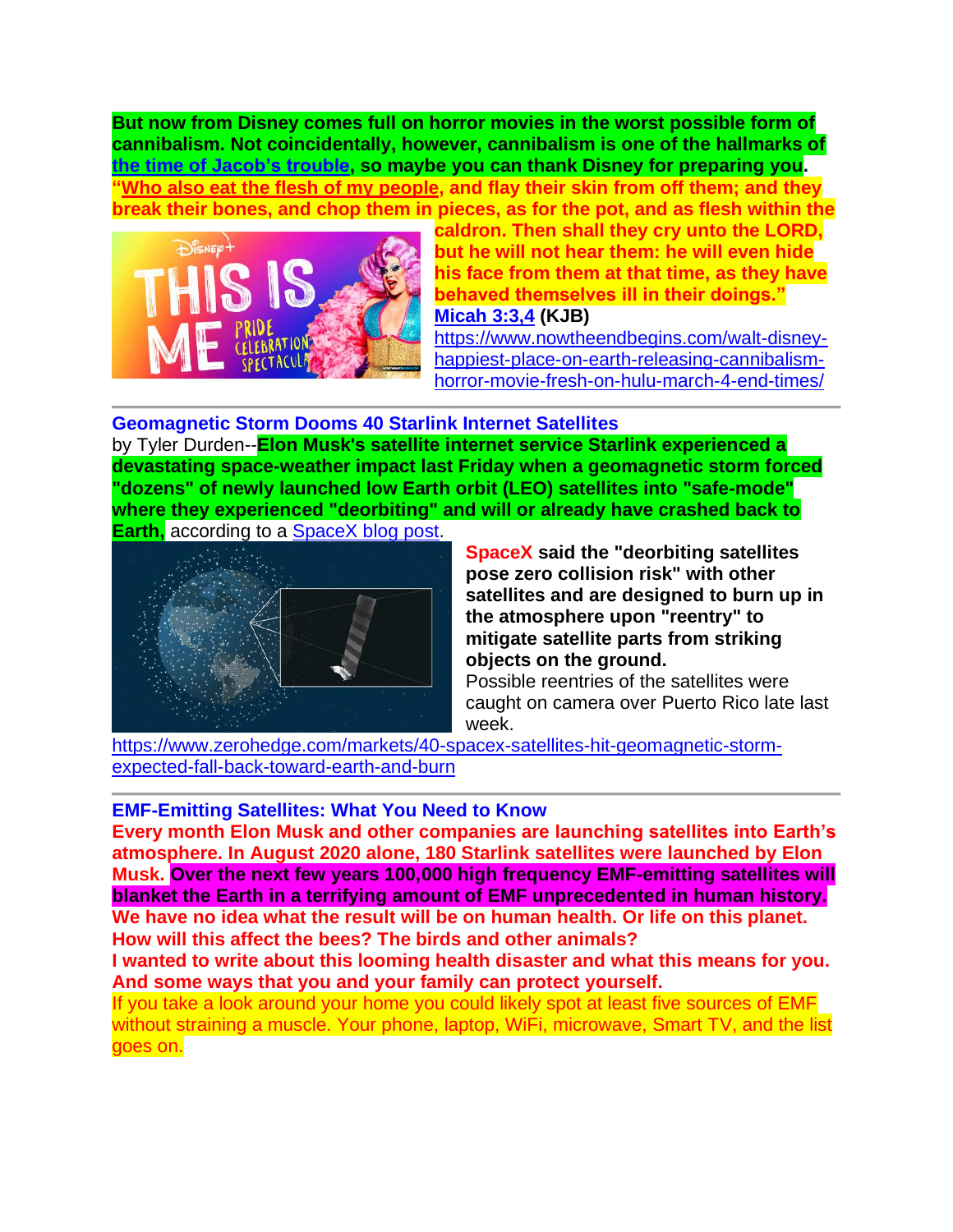While many people are well aware of the sources of EMF in their immediate environment, and may even be taking measures to mitigate their impact, there's a new dangerous hidden source of EMF that most people don't even consider — satellites. Your EMF meter won't pick up on these high frequencies either because they're in the 60Ghz range.

What makes the EMFs from satellites so disturbing is not only the powerful radiation that they give off, but the impact that they could have on the atmosphere, animals and insects that protects our earth and keeps life thriving on this planet.

**EMFs are frequencies that can interact with the natural frequencies emitted by your body and cause disruption to your body on a cellular level.**

**Whether you're aware of it or not, your body has an energy field surrounding it called your biofield. This field of energy is intimately tied to the energetic and electrical movement in your body. While it may sound woo woo, the human biofield is actually a scientifically understood concept, and has, in fact, been recognized as an inroads to healing the body for thousands of years[1].**

When EMF radiation disrupts the frequencies emitted by your body it can cause disturbance and imbalances, which for many people show up as a myriad of symptoms. Some side effects associated with EMF include:

- Headache
- **Difficult concentrating**
- Brain fog
- Tinnitus (ringing in ears)
- **Dizziness**
- Loss of memory
- Fatigue
- Insomnia
- **Mood issues**
- Cardiovascular abnormalities
- Stress / panic
- **Irritability**
- Low mood
- **Muscle pain**
- Itchy, burning sensations

Due to the fact that EMFs don't simply target one part of your body, but your biofield in general, the symptoms that result can span a range of bodily systems. However, the brain, brain waves and the central nervous system, which is highly electric, is often the most severely impacted.

**You may be wondering where these troves of satellites are coming form, and what exactly they're doing in our airspace? The vast majority of these high EMFemitting satellites in space are being used to enhance internet speed, video surveillance and communication here on earth.**

**So, who's responsible for this drastic influx in satellites? There are several companies that are launching into space, but the main players include: Starlink, which is a satellite internet constellation constructed by SpaceX (founded by Elon Musk),** launched 57 more satellites into space on Friday August 7th.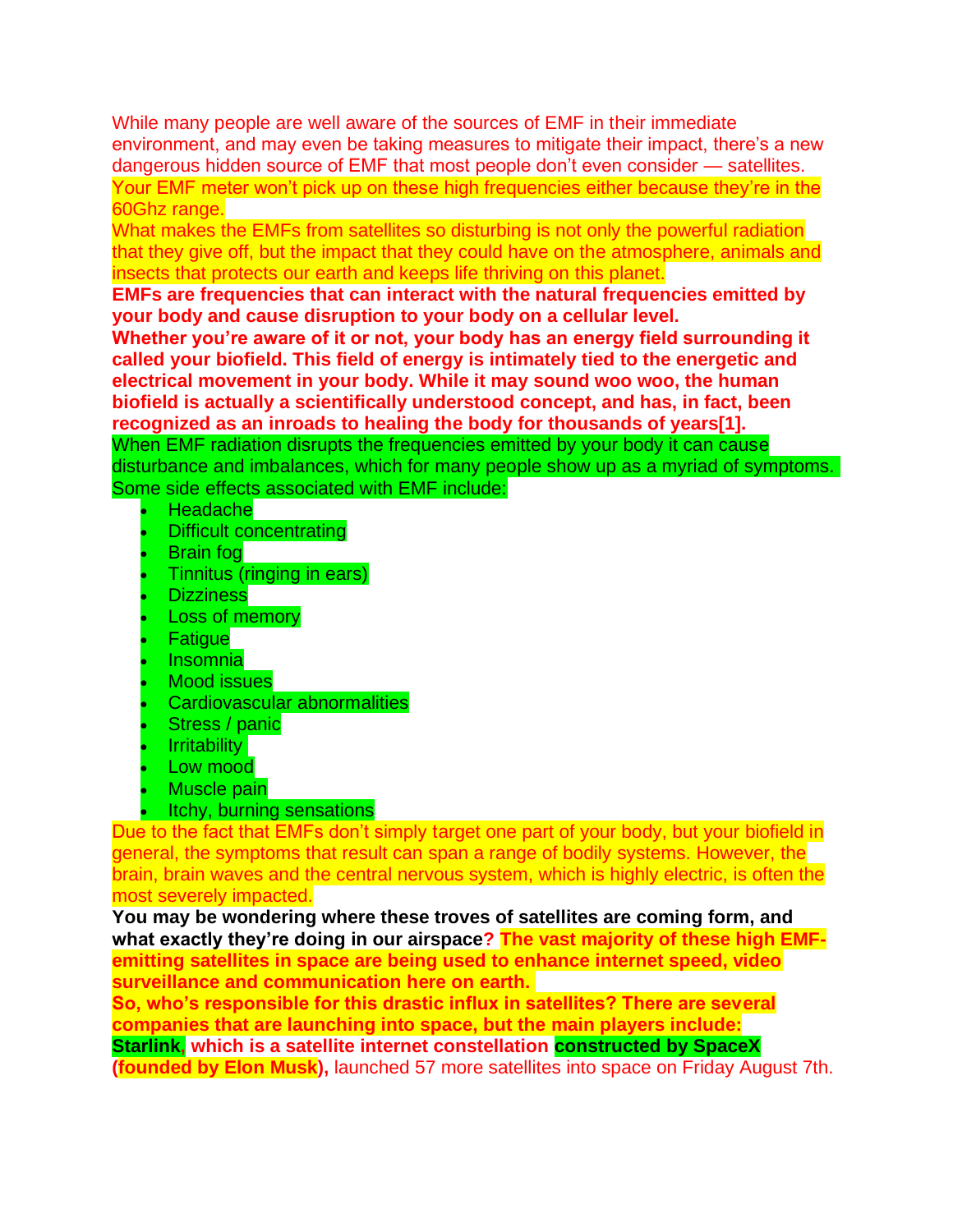This brings Starlinks satellite tally up to 595 currently. However, they are nowhere near complete with their plans to populate the sky.

Musk explained that they will need between 400 to 800 satellites in orbit to begin rollout of their coverage, which is meant to provide customers with high-speed, low-latency internet.

### **The other companies are: OneWeb, TTelesat, AST & Science, Omnispace Amazon & EarthNow**

**What's more, the U.S. Federal Communications Commission (FCC) granted SpaceX approval to launch as many as 12,000 Starlink satellites to low Earth orbit, with another application for 30,000 more pending[2][3].**  <https://myersdetox.com/emf-emitting-satellites-what-you-need-to-know/>

**Elon Musk's Neuralink subjected monkeys to 'extreme suffering' Elon Musk's brain-chip company Neuralink is facing a legal challenge from an animal rights group that has accused the company of subjecting monkeys to "extreme suffering" during years of gruesome experiments.**

**Neuralink's brain chips were implanted in monkeys' brains during a series of tests at the University of California, Davis from 2017 to 2020, according to a compliant from the Physicians Committee for Responsible Medicine filed with the the US Department of Agriculture on Thursday.**

**In one example, a monkey was allegedly found missing some of its fingers and toes "possibly from self-mutilation or some other unspecified trauma." The monkey was later killed during a "terminal procedure,".**

**In another case, a monkey had holes drilled in its skull and electrodes implanted into its brain, then allegedly developed a bloody skin infection and had to be euthanized, according to the complaint.**

**In a third instance, a female macaque monkey had electrodes implanted into its brain, then was overcome with vomiting, retching and gasping. Days later, researchers wrote that the animal "appeared to collapse from exhaustion/fatigue" and was subsequently euthanized. An autopsy then showed the monkey had suffered from a brain hemorrhage, according to the report.**

**The experiments involved 23 monkeys in all. At least 15 of them died or were euthanized by 2020, according to the group, which based the report on records released through California's open records law.**

**"Pretty much every single monkey that had had implants put in their head suffered from pretty debilitating health effects," Jeremy Beckham, the Physicians Committee for Responsible Medicine's research advocacy director, told The Post. "They were, frankly, maiming and killing the animals."**

[Musk's Neuralink subjected monkeys to 'extreme suffering'](https://nypost.com/2022/02/10/elon-musks-neuralink-allegedly-subjected-monkeys-to-extreme-suffering/)[…Defends torturing, killing](https://www.foxbusiness.com/economy/federal-reserve-january-meeting-minutes) [https://nypost.com/2022/02/10/elon-musks-neuralink-allegedly-subjected-monkeys-to](https://nypost.com/2022/02/10/elon-musks-neuralink-allegedly-subjected-monkeys-to-extreme-suffering/)[extreme-suffering/](https://nypost.com/2022/02/10/elon-musks-neuralink-allegedly-subjected-monkeys-to-extreme-suffering/)

**Sadly, Beagles are the breed of choice in the animal testing industry because, as they say, they are "docile, forgiving, and don't fight back." For the very reason so many people love them, they are exploited. We will keep working to end animal testing once and for all!**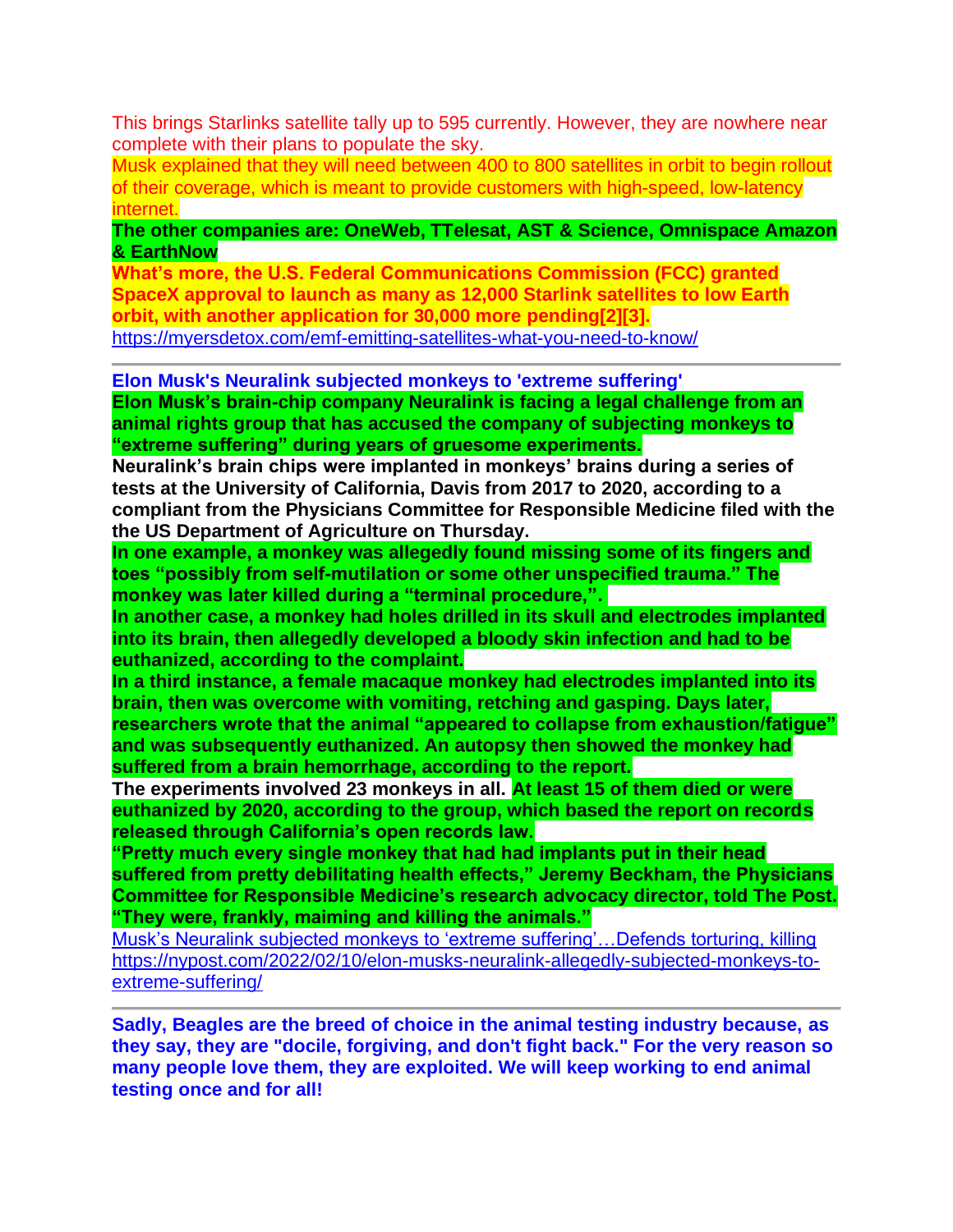#### **What can I do to help?**

A lot! For starters, make sure you are a living a cruelty-free lifestyle and do not support any company that still chooses to test on animals. The [Cruelty Cutter](https://bfp.org/cruelty-cutter) smartphone app makes this so easy. You simply scan the barcode on any cosmetic, bath and beauty, household cleaner and it will instantly tell you if that product is tested on animals or not. You can sign up to [foster and adopt an animal](https://bfp.org/rescue) in need. Homes are needed in just about every part of the country and rescues often happen on 48 hours notice, meaning BFP needs a healthy list of supporters ready and willing to open their homes and their hearts.

You can also support our [advocacy programs.](https://bfp.org/petition) The Beagle Freedom Bill is our signature piece of legislation that mandates all healthy dog and cat survivors of research experiments must be placed up for public adoption. It has already passed in six states (California, Nevada, Minnesota, Illinois, New York, and Connecticut) and is pending in a dozen more.

Simply socially sharing the [stories of the survivors](https://bfp.org/survivors) amongst your network of friends and family is an important way to spread the word.

Finally, the Beagle Freedom Project is a 501(c)3 not for profit organization. This effort to help animals can only exi[st with public financial support. Please consider making a](https://twitter.com/beaglefreedom) [tax](https://bfp.org/donate)[deductible donation](https://bfp.org/donate) today.

[Beagle Freedom Project](https://twitter.com/beaglefreedom)

**[Biden Makes Outrageous Change To Immigration Services](https://populistpress.com/bidens-immigration-services-has-outrageous-new-mission-statement/)**

**Just in case you were wondering, the U.S. government doesn't have your back. Last August, President Joe Biden did the unthinkable. After presiding over the most humiliating military defeat in modern history, our commander in chief left Americans behind in Afghanistan.**

**After the utter debacle in Afghanistan, no one will be shocked to hear that U.S. Citizenship and Immigration Services has changed its mission statement to reflect the fact that it no longer considers "protecting Americans" or "securing the homeland" to be part of its duties.**

**As of today, U.S. Citizenship and Immigration Services has a new mission statement. Under Biden, USCIS removed mention of "lawful immigration," "protecting Americans," or "securing the homeland" and now simply says it: "…upholds America's promise as a nation of welcome…"**

pic.twitter.com/flN0NPr4Q7

**[WOKEISM goes insane as Biden regime offers FREE CRACK PIPES](https://www.naturalnews.com/2022-02-09-racist-biden-regime-distributing-30-million-to-blue-cities-for-crack-pipes.html) [to Black Americans and LGBT, with DOJ supervised heroin injection sites](https://www.naturalnews.com/2022-02-09-racist-biden-regime-distributing-30-million-to-blue-cities-for-crack-pipes.html) When Biden regime tyrants sit around a table brainstorming how to help Black people in America, they come up with insane ideas like, "Let's give out free crack pipes!" Probably followed by absurdly racist confirmations like, "Yeah! That's what Black people need!"**

**The \$30 million program to hand out free crack pipes to Black Americans is being launched to achieve "racial equity." Apparently, unknown to the rest of us, there is some sort of race-based "inequity" in the distribution and ownership of crack pipes. And so a federal government that would never even consider the idea of**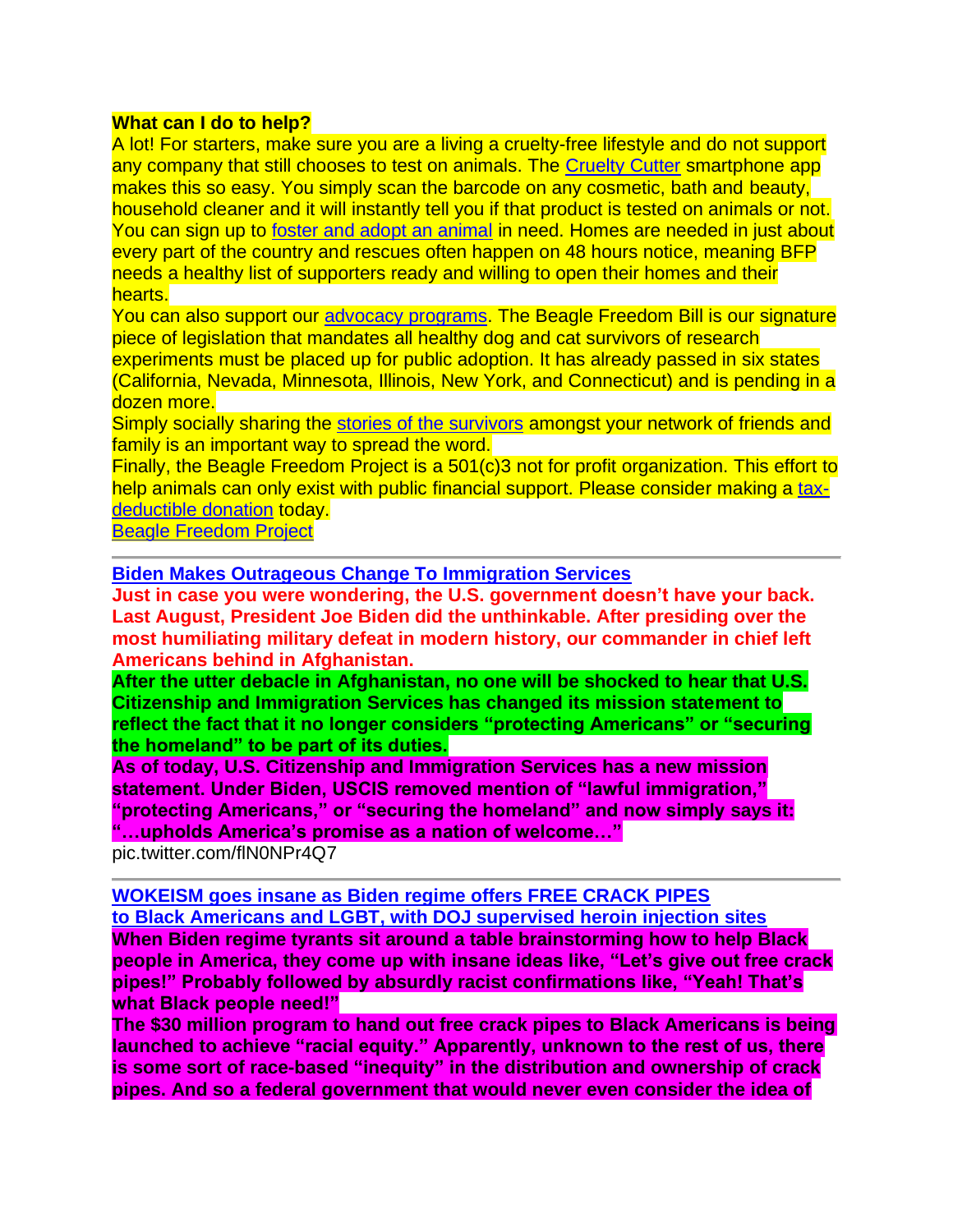**giving out free vitamin D to Black Americans to prevent cancer (because most African-Americans are vitamin D deficient to begin with) is now funding the handing out of free crack pipes, thinking this is a great idea for achieving "progress" in America.**

The [Washington Free Beacon reported on this program:](https://freebeacon.com/biden-administration/biden-admin-to-fund-crack-pipe-distribution-to-advance-racial-equity/)

*The Biden administration is set to fund the distribution of crack pipes to drug addicts as part of its plan to advance "racial equity."*

*The \$30 million grant program, which closed applications Monday and will begin in May, will provide funds to nonprofits and local governments to help make drug use safer for addicts. Included in the grant, which is overseen by the Department of Health and Human Services, are funds for "smoking kits/supplies." A* 

*spokesman for the agency told the Washington Free Beacon that these kits will provide pipes for users to smoke crack cocaine, crystal methamphetamine, and "any illicit substance."*

**In other words, the same HHS under which the FDA denies Americans access to treatments that would actually prevent Covid -19, is gladly distributing free crack pipes instead.**

**Not to be outdone by the sheer insanity of the free crack pipe program, the DOJ has announced plans to evaluate injection sites where DOJ employees will monitor addicts as they shoot up with heroin, crack, crystal meth and other narcotics.**

As [The Epoch Times reports:](https://www.theepochtimes.com/doj-evaluating-opening-safe-injections-sites-for-heroin-use-other-illicit-substances_4263466.html)

*The Justice Department is considering implementing supervised sites in underserved communities where they will provide pipes for users to smoke crack cocaine, crystal methamphetamine, and other narcotics… Known as the "Harm Reduction Program Grant" the \$30 million grant program would provide funding to community-based overdose prevention programs, syringe services programs, and other "harm reduction services".*

**The same program would install crack pipe and needle vending machines so that drug addicts can have ready access to "safe" supplies such as crack pipes. HHS says all the free crack pipes will reduce the risk of infection and will be distributed mostly to "underserved communities," which HHS says means Black neighborhoods and "LGBTQ+ persons."**

**Put differently, the Biden regime has decided that transgenders need help smoking crack because they're not yet smoking crack in a "safe" way. "The program is being authorized under the Public Health Service Act and Biden's American Rescue Plan Act of 2021,"** reports The Epoch Times.

**Media pushing "HIV variant" narrative as cover story for vaccine-induced immune system collapse--Plus FDA Executive Officer, Christopher Cole: "You'll have to get an annual shot [COVID vaccine]. I mean, it hasn't been formally announced yet 'cause they don't want to, like, rile everyone up." Cole on President Joe Biden: "Biden wants to inoculate as many people as possible."**

**NYC Mayor Eric Adams has fired [nearly 1,500 employees](https://www.theepochtimes.com/new-york-city-fires-nearly-1500-workers-for-refusing-covid-19-vaccine-mayor_4278532.html) who refused to take the "clot shot" covid vaccine injection, claiming his intention was to "vaccinate, not**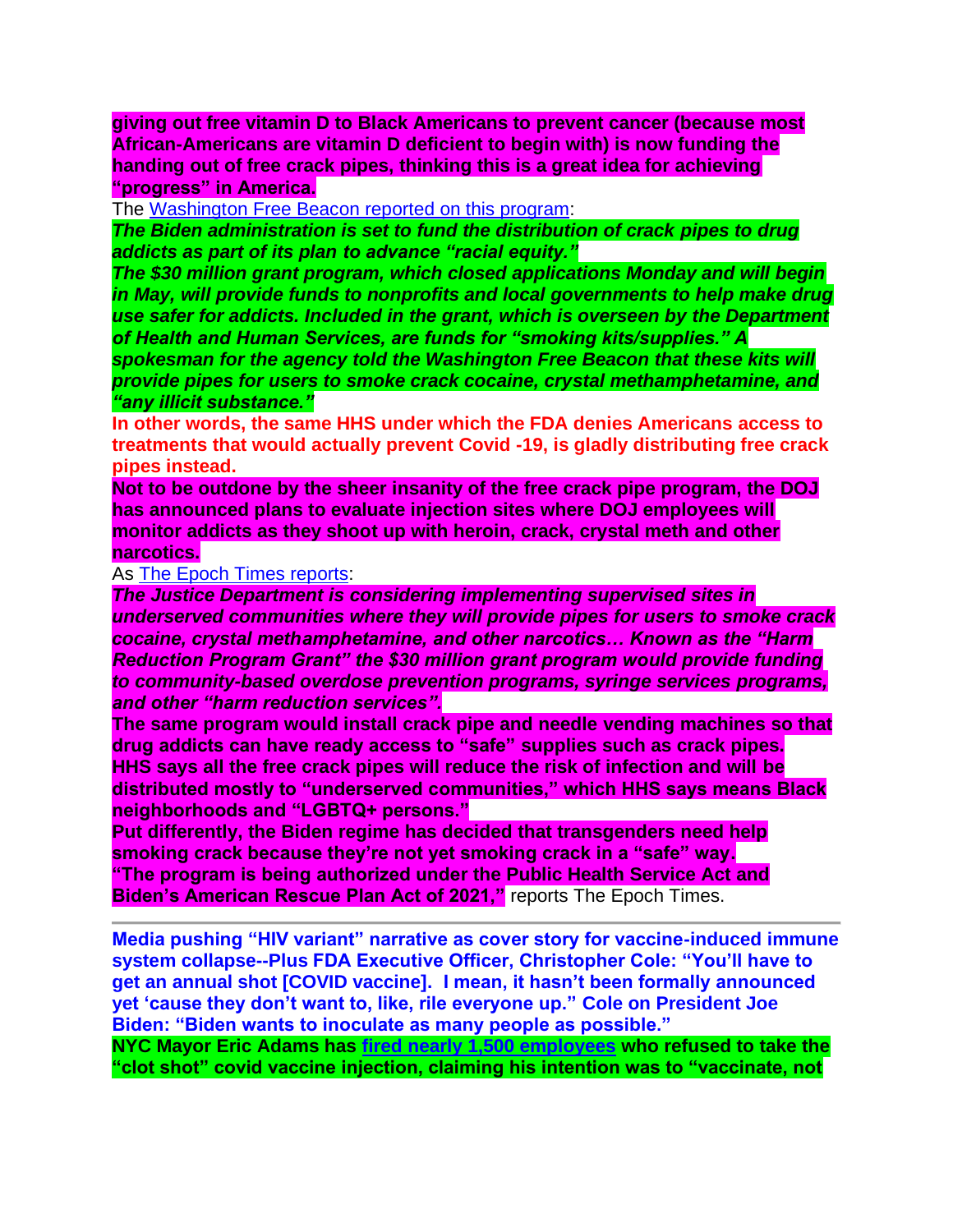**terminate." But thanks to the sky-high death rates emerging among the vaccinated, we now know that vaccination is termination.**

**The VAERS system run by HHS is now reporting over 23,000 deaths following covid-19 vaccinations. When multiplied by the well-documented Under Reporting Factor (URF) of 41, this means we now have nearly one million Americans killed by covid vaccines (so far).**

**As bad as the one million deaths already are, that number is going to explode over the next several years as vaccine-induced "AIDS" explodes. As [Ethan Huff](https://www.naturalnews.com/2022-02-16-covid-vaccines-cause-aids-proof.html)  [wrote on Feb. 16th,](https://www.naturalnews.com/2022-02-16-covid-vaccines-cause-aids-proof.html) 2022:**

*Evidence continues to mount showing that Wuhan coronavirus (Covid-19) "vaccines" are causing recipients everywhere to develop AIDS.*

*Covid-19 Vaccine Induced Acquired Immune Deficiency Syndrome, or VAIDS, appears to be one of the more serious long-term adverse effects caused by the injections. In essence, the shots are destroying people's immune systems over time, leaving them prone to infections of all kinds.*

**The more covid vaccines people take — and the more time that passes since the injections — the greater the destruction of their natural immune function. Over time, their immune systems approach zero practical functionality, potentially causing them to be diagnosed with AIDS which simply means an** *acquired* **immunodeficiency syndrome. It can be acquired from vaccines, it turns out.**

With several billion people around the planet having taken these AIDS-causing vaccines, it means we're looking at a **global explosion of AIDS diagnoses** that makes people extremely vulnerable to common infections such as colds and flu.

The very same vaccine manufacturers who caused this problem are at the ready, rolling out new "AIDS vaccines" using mRNA technology, supposedly to "treat" those who have suppressed immune systems caused by the first vaccines. In effect, this entire process involves **destroying the natural immune system and replacing it with regular, highprofit vaccine injections** that are FDA approved for annual use.

That's exactly what the FDA is planning on doing, according to a shocking new video released by Project Veritas. That video, shown below, reveals a video recording of FDA Executive Officer Christopher Cole who explains **the FDA is planning on approving covid-19 vaccines as annual injections**. [From Project Veritas:](https://www.projectveritas.com/news/fda-executive-officer-on-hidden-camera-reveals-future-covid-policy-biden/)

*FDA Executive Officer, Christopher Cole: "You'll have to get an annual shot [COVID vaccine]. I mean, it hasn't been formally announced yet 'cause they don't want to, like, rile everyone up."*

*Cole on President Joe Biden: "Biden wants to inoculate as many people as possible."*

*Cole on pharmaceutical companies: "There's a money incentive for Pfizer and the drug companies to promote additional vaccinations."*

*Cole on the financial incentive for pharmaceutical companies: "It'll be recurring fountain of revenue. It might not be that much initially, but it'll be recurring — if they can — if they can get every person required at an annual vaccine, that is a recurring return of money going into their company."*

To play the video go to: [https://www.naturalnews.com/2022-02-16-media-pushing-hiv](https://www.naturalnews.com/2022-02-16-media-pushing-hiv-variant-narrative-as-cover-story-for-vaccine-induced-immune-system-collapse.html)[variant-narrative-as-cover-story-for-vaccine-induced-immune-system-collapse.html](https://www.naturalnews.com/2022-02-16-media-pushing-hiv-variant-narrative-as-cover-story-for-vaccine-induced-immune-system-collapse.html)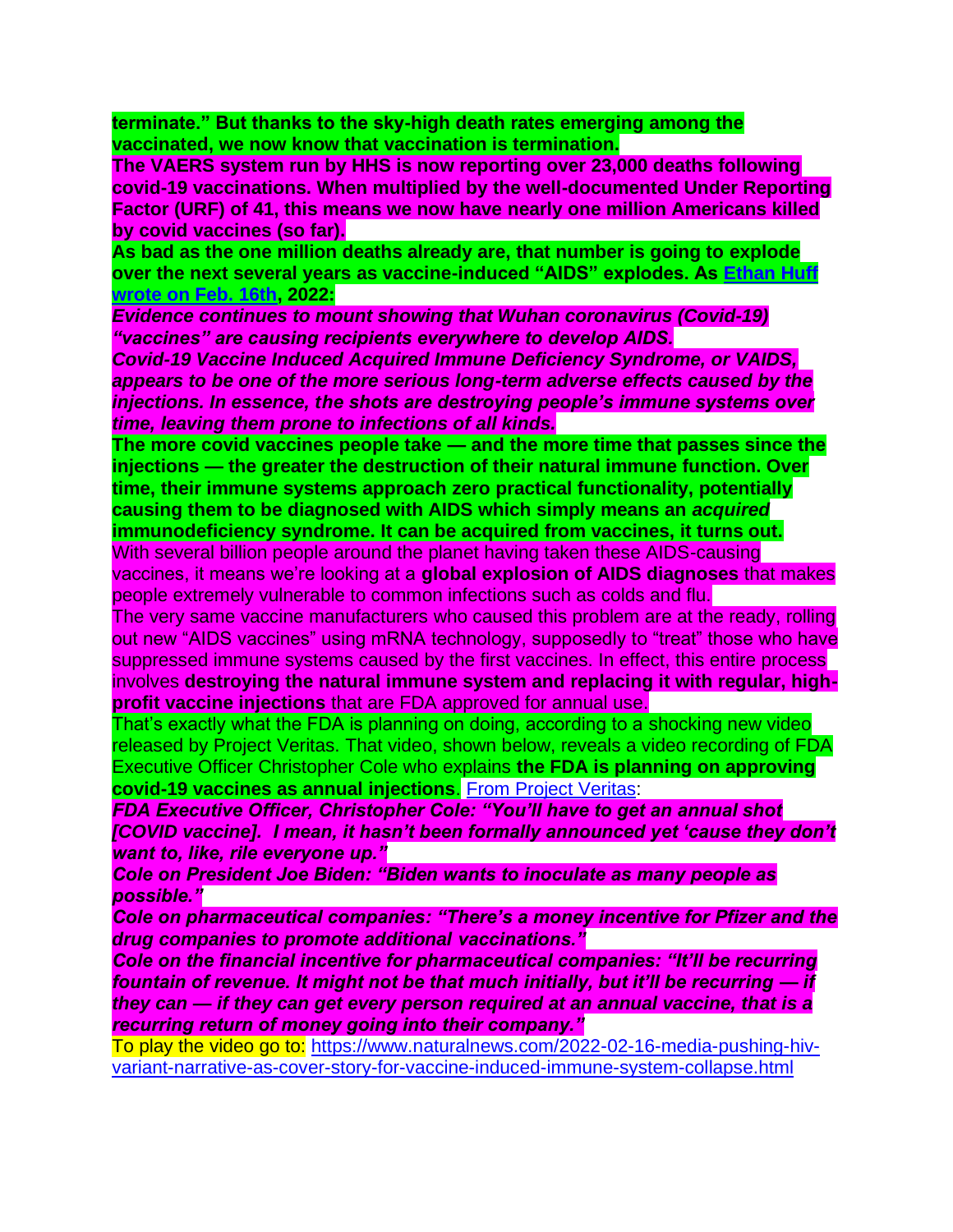With each subsequent injection, of course, vaccine victims are being exposed to blood clot-inducing [spike protein nanoparticles.](http://spikeprotein.news/) These nanoparticles also cause myocarditis, neurological disorders, strokes and the accelerated growth of cancer tumors. This means in addition to seeing an explosion in vaccine-induced AIDS in the coming years, **we're also going to see an explosion in cancer deaths**. We predict that cancer deaths for 2022, when they are finally tallied, will exceed over one million Americans. That number may double again by 2023 or 2024. In all, these covid vaccines are quite literally poised to **kill millions of people** over the next few years through a variety of mechanisms (immune suppression, cancer growth acceleration, vascular inflammation, blood clots, etc.). And this will all spell **record profits for hospitals and drug companies** whose "treatments" for all these conditions

are granted monopoly protections by the FDA (which is funded in large part by Big Pharma itself).

**This entire scheme is a murderous, criminal, junk science profiteering scam that's designed to carry out genocide against humanity while enriching the pharmaceutical giants.**

**Watch: BBC Says Covid Vaccine Contains HIV!!!! Play from 0:50 to 3:25:** <https://battleplan.news/watch?id=620eb0d6dac6860c0a343982>

 $2u \cdot w$ 

He posted this Friday and was taken down within a few hours.



[harm-death-carried-out-by-mili.html](https://rumble.com/vtcsex-medical-treason-killing-soldiers-intentional-harm-death-carried-out-by-mili.html)

**+2+ Trudeau Can Delete a Post But He Can't Delete a Picture - The Scandal is Growing**

**Date: Monday, 7-Feb-2022 02:13:07**  *www.rumormill.news/192600* He posted this Friday and was taken down in a few hours. <https://imgur.com/a/TtxIqAd>

**Proof: U.S. Directed Energy Weapons Burn The Faces Of Australians Play to 7:47:** [https://rumble.com/vva2b2](https://rumble.com/vva2b2-proof-u.s.-directed-energy-weapons-burn-the-faces-of-australians.html) [proof-u.s.-directed-energy-weapons-burn](https://rumble.com/vva2b2-proof-u.s.-directed-energy-weapons-burn-the-faces-of-australians.html)[the-faces-of-australians.html](https://rumble.com/vva2b2-proof-u.s.-directed-energy-weapons-burn-the-faces-of-australians.html) **Related: [Globalist Leadership Gone](https://rumble.com/vva1vf-globalist-leadership-gone-mad-tyrants-hunt-down-freedom-crusaders-with-soni.html)  [Mad: Tyrants Hunt Down Freedom](https://rumble.com/vva1vf-globalist-leadership-gone-mad-tyrants-hunt-down-freedom-crusaders-with-soni.html)  [Crusaders With Sonic Weaponry](https://rumble.com/vva1vf-globalist-leadership-gone-mad-tyrants-hunt-down-freedom-crusaders-with-soni.html)**

**Medical Treason Killing Soldiers: Intentional Harm, Death carried Out By Military Command Play to 12:55:** [https://rumble.com/vtcsex](https://rumble.com/vtcsex-medical-treason-killing-soldiers-intentional-harm-death-carried-out-by-mili.html)[medical-treason-killing-soldiers-intentional-](https://rumble.com/vtcsex-medical-treason-killing-soldiers-intentional-harm-death-carried-out-by-mili.html)

**FDA Broke Pfizer's EUA Shield: Liability Protection Gone, Time To Bring Down The Gavel**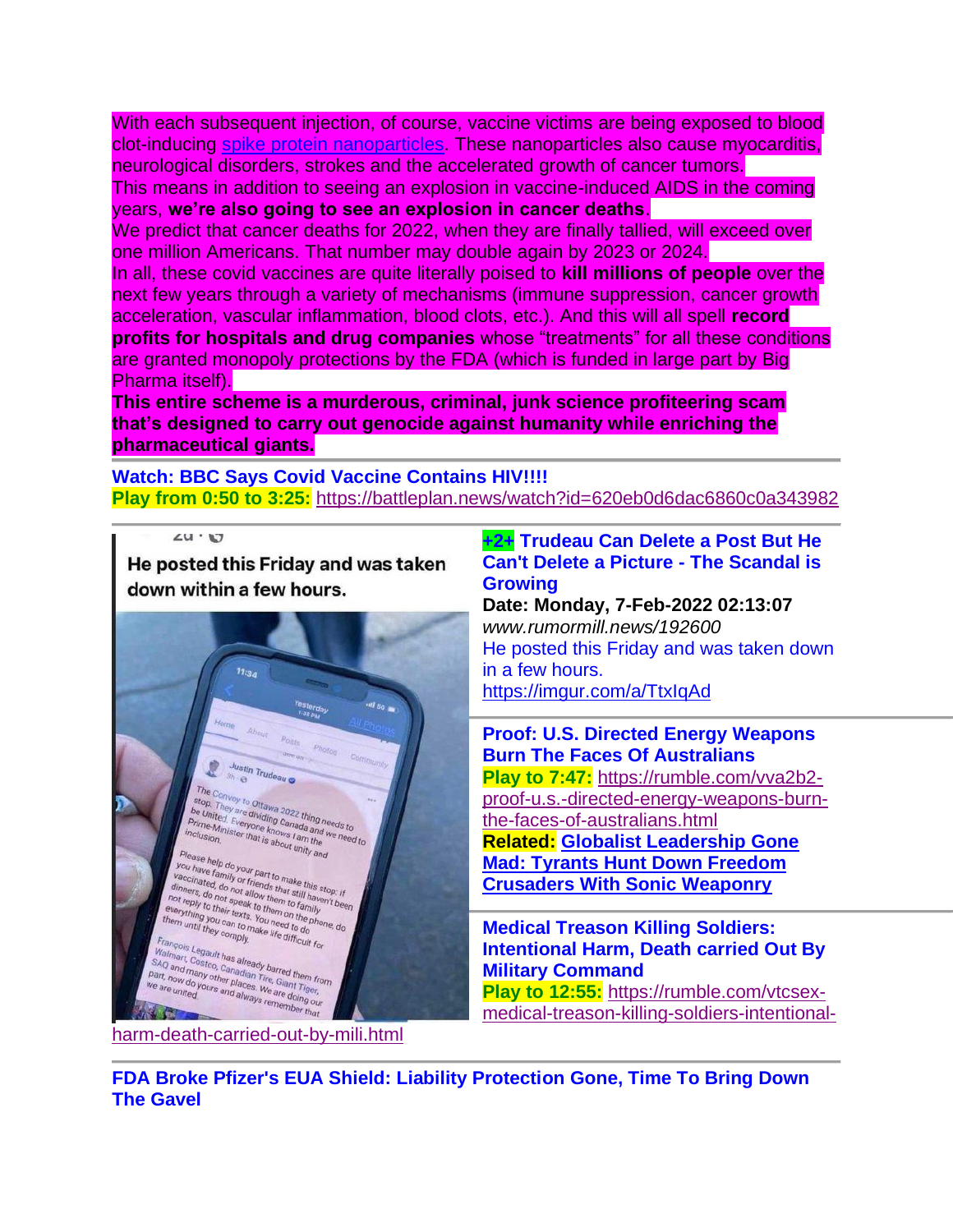**Play to 9:13:** [https://rumble.com/vtcugv-fda-broke-pfizers-eua-shield-liability-protection](https://rumble.com/vtcugv-fda-broke-pfizers-eua-shield-liability-protection-gone-time-to-bring-down-t.html)[gone-time-to-bring-down-t.html](https://rumble.com/vtcugv-fda-broke-pfizers-eua-shield-liability-protection-gone-time-to-bring-down-t.html)

**JAB Injured woman REVEALS there are 50 people at the CDC PROCESSING over a Million VAERS Reports!**

**Play:** [https://brandnewtube.com/watch/jab-injured-woman-reveals-there-are-50-people](https://brandnewtube.com/watch/jab-injured-woman-reveals-there-are-50-people-at-the-cdc-processing-over-a-million-vaers-reports_TsyAxNvgMHMbLZF.html)[at-the-cdc-processing-over-a-million-vaers-reports\\_TsyAxNvgMHMbLZF.html](https://brandnewtube.com/watch/jab-injured-woman-reveals-there-are-50-people-at-the-cdc-processing-over-a-million-vaers-reports_TsyAxNvgMHMbLZF.html)

**Blasphemous Comedian Heather McDonald Collapsed on stage & fractured her skull after boasting about taking 3 Covid jabs, the Flu and Shingles Shot and then mocking Jesus!**

**Play from 0:18:** [https://odysee.com/@.:ac/heather-mcdonald-keeping-it](https://odysee.com/@.:ac/heather-mcdonald-keeping-it-real:6?fbclid=IwAR2hEgWWKzxLgKgSa5jMj8ZY8CdNecjmFea5g704PFC4-zXzkELWskzHP7c)[real:6?fbclid=IwAR2hEgWWKzxLgKgSa5jMj8ZY8CdNecjmFea5g704PFC4](https://odysee.com/@.:ac/heather-mcdonald-keeping-it-real:6?fbclid=IwAR2hEgWWKzxLgKgSa5jMj8ZY8CdNecjmFea5g704PFC4-zXzkELWskzHP7c) [zXzkELWskzHP7c](https://odysee.com/@.:ac/heather-mcdonald-keeping-it-real:6?fbclid=IwAR2hEgWWKzxLgKgSa5jMj8ZY8CdNecjmFea5g704PFC4-zXzkELWskzHP7c)



**Doctor Detects MAC Addresses in COVID Vaccinated Individuals With Bluetooth Applications Play the audio at this link to -1:10:** [https://dailyexpose.uk/2022/01/29/doctor-detects-mac](https://dailyexpose.uk/2022/01/29/doctor-detects-mac-addresses-in-covid-vaccinated-individuals-with-bluetooth-applications/)[addresses-in-covid-vaccinated-individuals-with-](https://dailyexpose.uk/2022/01/29/doctor-detects-mac-addresses-in-covid-vaccinated-individuals-with-bluetooth-applications/)

[bluetooth-applications/](https://dailyexpose.uk/2022/01/29/doctor-detects-mac-addresses-in-covid-vaccinated-individuals-with-bluetooth-applications/)

# **Military lawyer says genetic changes from vaccine are creating new human 'species' under the law!**

**Play from 1:44 to 20:42:** [https://rumble.com/vttj3w-military-lawyer-says-genetic](https://rumble.com/vttj3w-military-lawyer-says-genetic-changes-from-vaccine-are-creating-new-human-sp.html)[changes-from-vaccine-are-creating-new-human-sp.html](https://rumble.com/vttj3w-military-lawyer-says-genetic-changes-from-vaccine-are-creating-new-human-sp.html)

# **Riot Gear Squad Ontario Cananda is UN / NATO Hired Goons—They Speak German**

**Play:** [https://www.youtube.com/watch?v=P3xKXBD\\_dfQ](https://www.youtube.com/watch?v=P3xKXBD_dfQ)

----- Original message -----

From: <d…john@hotmail.com>

To: Scott Johnson [<contendingfortruth@fastmail.fm>](mailto:contendingfortruth@fastmail.fm)

Subject: **Listener Invive Silver Covid Testimony Plus More**

Date: Tuesday, January 25, 2022 8:36 AM

Hi Scott, I ordered a 6 pack of the 5000ppm silver (seems like the best deal) when my wife and I became ill in late Dec last year.

**Everyone around us here in Toronto was testing positive for COVID (which doesn't mean much) but we were very sick and my wife was and is pregnant. After weeks of being sick with hacking coughs and fevers the silver arrived and we both began taking it in about 10 drop doses multiple times a day.**

**After two days the main symptoms had lifted and we both started to recover from this long drawn illness – it was a Godsent.**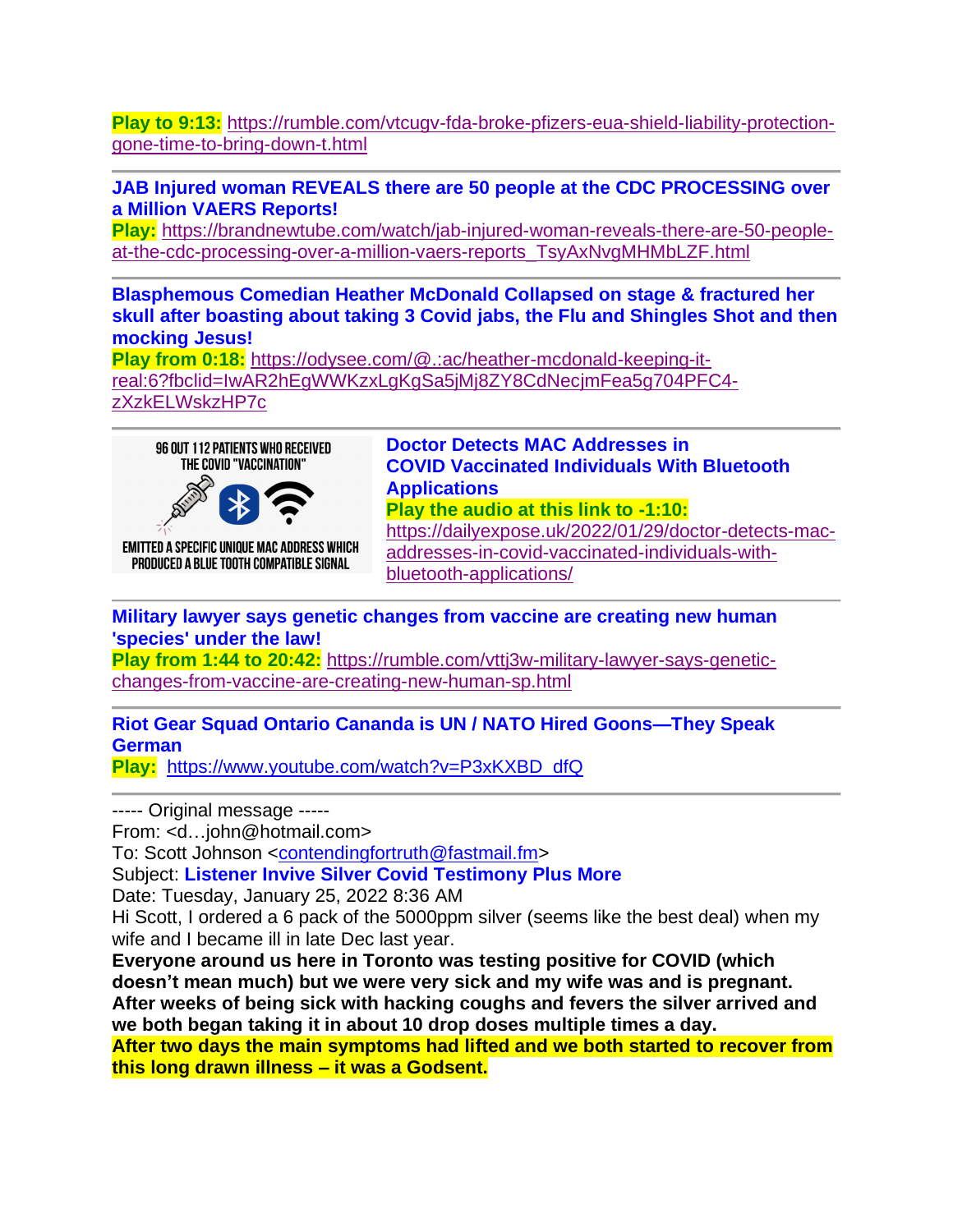**But I noticed other effects from the silver. I had these marks that had been forming on my back behind where my heart is.**

**For years these marks have slowly been growing – I also had a sharp pain around my heart which I figured was some sort of infection.**

**However, when I went to our wonderful, socialist hospitals I was told nothing was wrong; and the #1 questions everyone here is asked who needs help but doesn't get is, "are you sure you're not high on drugs and just paranoid?" Our healthcare system is broken.**

**The abnormal amount of phlegm I was coughing up coincide with the dissipation of the chest pain AND the gradual healing of the marks on my back.**

**My pregnant wife is also thriving – its common for women to fear taking strong cures while pregnant, but she had no side effects as promised and is better than ever!**

**I can't say how appreciative I am of you and what you have done by publishing free protocols and medical treatments like Invive – I know God has your rewards for such charity stored up and waiting for you.**

God bless!

++ For More Information or to purchase the Invive Silver go to: [http://www.dr](http://www.dr-johnson.com/)[johnson.com/](http://www.dr-johnson.com/)

# **Recommend Protocol For Covid-19 & the Shedding From The Covid Vaxxed**

**Disclaimer**: *It is your constitutional right to educate yourself in the arena of health and medical knowledge, to seek helpful information and make use of it for the benefit of you and your family. You are the one responsible for your own health. In order to make decisions in all health matters, you must educate yourself. The views and nutritional advice expressed by Dr. Scott Johnson are not intended to be a substitute for conventional medicine. If you have a severe medical condition, see a competent physician. I do not claim to "cure" disease, my goal is to help you to make physical and nutritional changes in your own body so that your body can heal itself.*

**Dr. Scott Johnson's Comment: With the recent advent Covid (and all that surrounds that issue like the vaxxed shedding their spike protein payloads to the unvaxxed) we should all be placing an ever increasing importance on immune system function. In other words the best way to combat all contagious infections is: #1) To not put yourself in harm's way (that is if you can help it) and #2) building up your own immune system as much as possible. Below I am endeavoring to show you how to do the later, as the best defense is a good offence. Ideally, we want to have a strong immune system before we have any potential exposure to any contagious infection. In order to do this certain criteria have to be met in the human body. I am going to highlight some of the most important factors in this document. See below. God bless!**

From: Contact Us Form Submission [mailto:notifications@cognitoforms.com] Sent: Wednesday, December 29, 2021 1:35 PM To: drjohnson@ix.netcom.com NAME Dalia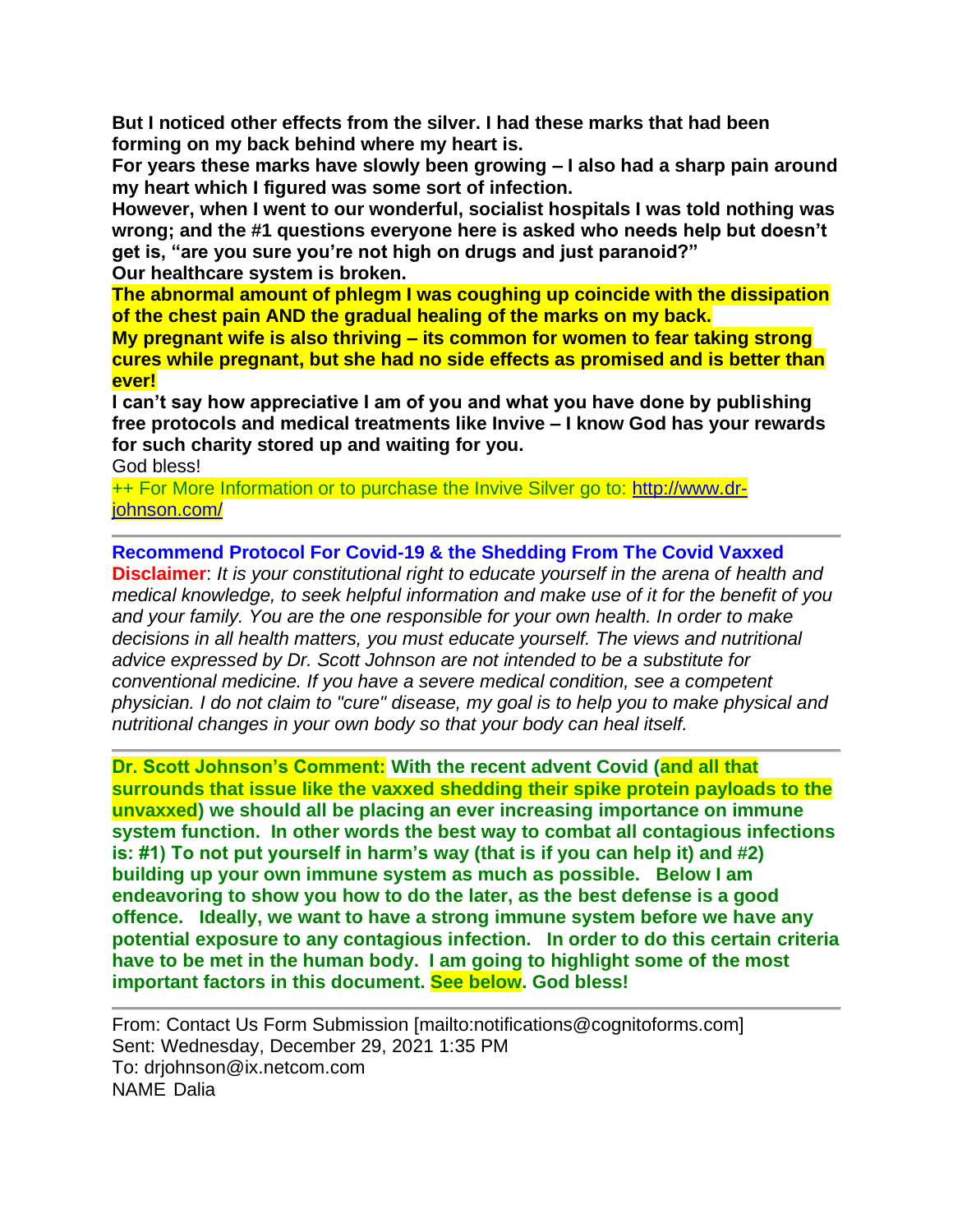SUBJECT covid

YOUR MESSAGE **Listener Comment: Brother Scott, Me and my husband were sick, cough, chest pain, the whole nine yards--Took your Covid protocol--Three days later we are just fine--All praises to our Heavenly Father and Christ and to you Brother** 

**May The Most High bless you and your family for what you are doing.. SHINE THE light of our Heavenly FATHER and Christ in this perilous time.**

**Recommended Products Dr. Johnson Carries to build up the Immune System: Corona Virus or SARS:** 

**Invive Mild Silver Protein 5000ppm--Take (One TEAspoon), every 4 hours till asymptomatic (1/2 dosage for children). Hold Each dose under the tongue for 3-4 minutes before swallowing .**

++ For More Information or to purchase the Invive Silver go to: [http://www.dr](http://www.dr-johnson.com/)[johnson.com/](http://www.dr-johnson.com/)

++ Because Invive Silver is so stable it has a 25 year minimum shelf life. There is no colloidal silver in any form that can even come close to their shelf life or potency; nor has there been one case of Argyria (turning gray) reported from taking Invive Silver. **++ Note: Selenium, Vitamin C, Zinc, Calcium, Vitamin D-3 and Iodine can easily become depleted from aggressive viruses**

**Recommended Products Dr. Johnson Carries:** 

++ **Please note you cannot order off the links below,** 

**they are there for purely informational purposes. For more information or how to order see further below.**

**++My choices of selenium: Selenium is highly anti-viral and is an essential trace element possessing antioxidant properties, and is key to the production of glutathione peroxidases which makes this very compatible with NAC (see below) to raise glutathione levels.**

**[Selenium by Innate-](https://anovahealth.com/vitamin/minerals/innate-response-selenium-90-tablet/) 90 tablets 28.00**

**[Trace Minerals Liquid Ionic Selenium](https://anovahealth.com/trace-minerals-liquid-ionic-selenium-2-oz/) 2 oz. 15.00**

**[Genestra Selenium CWS 0.5 fl oz \(15 ml\)](https://anovahealth.com/genestra-selenium-cws-0-5-fl-oz-15-ml/) 14.00**

**Overall Best Value: [Se-Zyme Forte \(100 T\)](https://www.bioticsresearch.com/node/1702) 18.00**

**++My choices of Vitamin C:**

**++ I recommend that every adult take at least 6 to 12 grams of vitamin C per day if you are being exposed to the Covid vaxxed (but you can go double that is you feel you are infected) for optimum dosing. Space out your dosages every 2-4 hours ideally.**

**[Innate Response Vitamin C-400 180ct](https://anovahealth.com/vitamin/minerals/innate-response-vitamin-c-400-180-count-tablet/) 74.00**

**[Innate Response C-Complete Powder 81gm](https://anovahealth.com/vitamin/minerals/innate-response-c-complete-powder-81-gm/) 31.00**

**[Bio-C Plus 1000™ \(100 T\)](https://www.bioticsresearch.com/node/1511) 30.00 Backordered**

**[Pharmax Vitamin C Powder \(Magnesium Ascorbate\) 8.8 oz \(250 grams\)](https://anovahealth.com/pharmax-vitamin-c-powder-magnesium-ascorbate-8-8-oz-250-grams/) 33.00 [Pure Encapsulations Ester-C & Flavonoids 180 capsules](https://anovahealth.com/pure-encapsulations-ester-c-flavonoids-180-capsules/) 61.00**

**[Douglas Labs Chelated-C Complex 100 Capsules \(Formerly Ester C Plus\)](https://anovahealth.com/douglas-labs-ester-c-complex-500-mg-100-capsules/) 28.00**

**++My choices of Zinc (Zinc is essential for immune system function and Vitamin C and Quercetin helps to get zinc into the cells):**

**[Pure Encapsulations UltraZin Zinc 90 capsules](https://anovahealth.com/pure-encapsulations-ultrazin-zinc-90-capsules/) 18.00**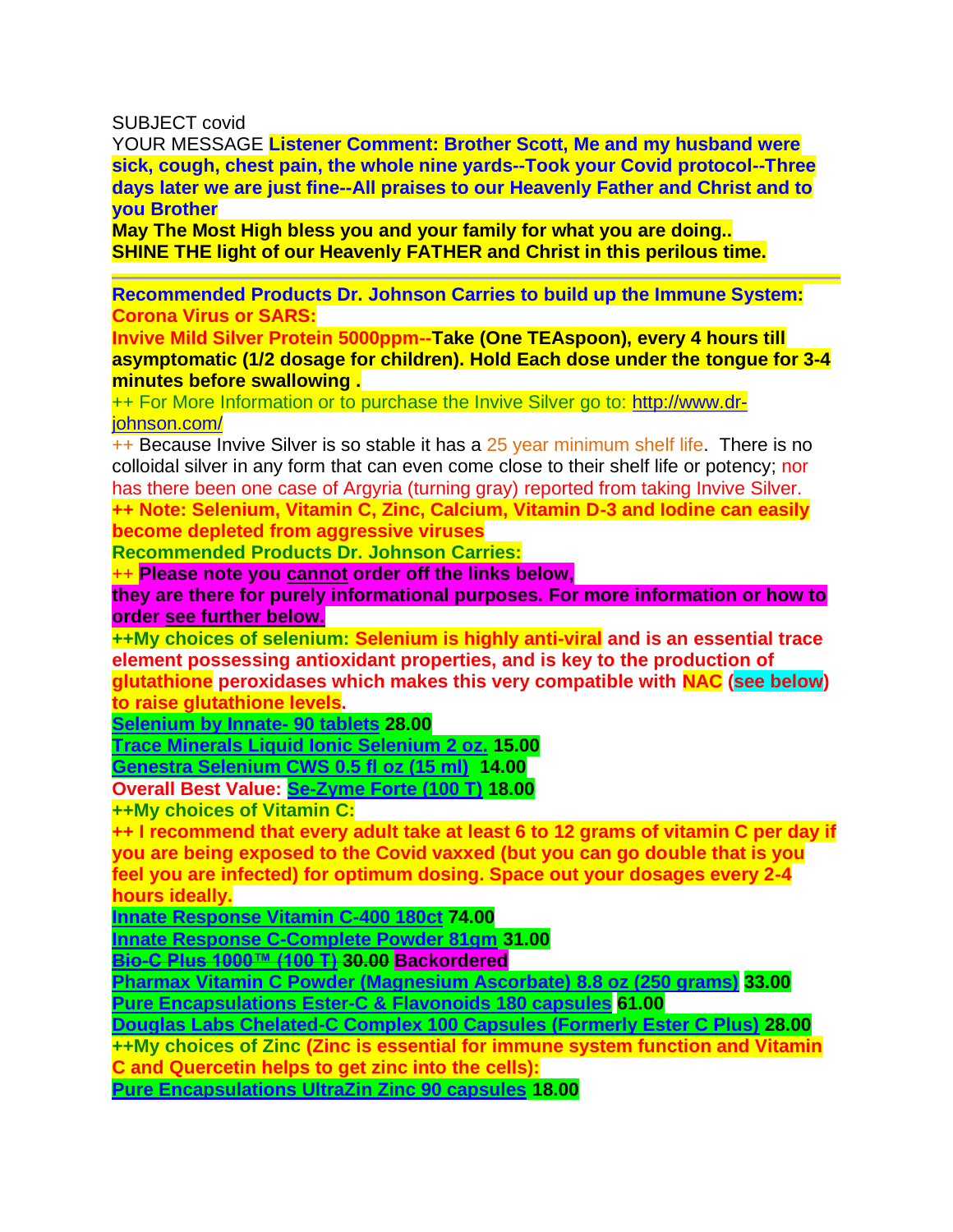# **[Zn-Zyme Forte\(100 T\)](https://shop.bioticsresearch.com/products/zn-zyme-forte) 17.00**

**[Davinci Labs ZINC LOZENGE 60 count Lemon Flavored](https://anovahealth.com/davinci-labs-zinc-lozenge-60-count-lemon-flavored/) 12.00**

**++My choices of Calcium/Magnesium products: White blood cells are the main tool our immune systems use to destroy foreign infectious invaders--White blood cells (WBC) use calcium as the main fuel to propel themselves and destroy these invaders through a process called Phagocytosis.**

**[Davinci Labs CAL MAG 180 tablets](https://anovahealth.com/davinci-labs-cal-mag-180-tablets/) 23.00**

**[Davinci Labs CAL-MAG CITRATE POWDER 30 Servings 4.9 oz. \(139.2 grams\)](https://anovahealth.com/davinci-labs-cal-mag-citrate-powder-30-servings-4-9-oz-139-2-grams/) 19.00**

**[Douglas Labs Cal/Mag Citrate 250 capsules](https://anovahealth.com/douglas-labs-cal-mag-citrate-250-capsules/) 29.00**

**[C/Cal/Mag Powder™](https://www.bioticsresearch.com/node/1669) (220 g) 27.00**

**[Ca/Mg-Zyme™ \(Ca & Mg\)](https://www.bioticsresearch.com/node/1679) (360 T) 35.00**

**++These are the Vitamin D-3 products Dr. Johnson carries see below--Vitamin D-3 upregulates the immune system--Only 5.9% of those who had an optimal vitamin D levels of 55 ng/mL or higher tested positive for SARS-CoV-2. \*Statistics cited in "The Truth About COVID-19" by Joseph Mercola and Ronnie Cummins, p. 96 [Innate Response Vitamin D-3 2000IU 90 Tablets](https://anovahealth.com/vitamin/minerals/innate-response-vitamin-d-3-2000iu-90-tablets/) 45.00**

**[Pharmax Chewable Vitamin](https://anovahealth.com/pharmax-chewable-vitamin-d-1000-90-chewable-tabs/) D 1000 90 chewable tabs 13.00**

**Best Values for D-3:**

**[Davinci Labs A.D.K 60 capsules](https://anovahealth.com/davinci-labs-a-d-k-60-capsules/) 31.00**

**[Bio-DK Caps™](https://www.bioticsresearch.com/products/bio-dk-caps%E2%84%A2) 35.00**

**++Iodine Products Dr. Johnson carries:**

**[Iodoral High potency iodine/potassium iodide supplement containing 12.5mg](https://anovahealth.com/vitamin/minerals/iodoral-high-potency-iodine-potassium-iodide-supplement-containing-12-5mg-iodine-iodide-180-tab/)  [iodine/iodide 180 tab](https://anovahealth.com/vitamin/minerals/iodoral-high-potency-iodine-potassium-iodide-supplement-containing-12-5mg-iodine-iodide-180-tab/) \$57.00**

**[Iodoral High potency iodine/potassium iodide supplement containing 12.5mg](https://anovahealth.com/iodoral-high-potency-iodine-potassium-iodide-supplement-containing-12-5mg-iodine-iodide-90-tablets/) [iodine/iodide 90 tablets](https://anovahealth.com/iodoral-high-potency-iodine-potassium-iodide-supplement-containing-12-5mg-iodine-iodide-90-tablets/) \$32.00**

**[Iodizyme-HP™ \(120 T\)](http://www.bioticsresearch.com/node/2773) \$35.00**

**++ Optional, but Dr. Johnson does not carry this: [povidone iodine nasal spray](https://viraldine.com/)** **++NAC (Helps to get the metals and graphene oxide in the jabs out of the body) [Pure Encapsulations NAC 900 Mg. 120 capsules](https://anovahealth.com/pure-encapsulations-nac-900-mg-120-capsules/) \$42.00**

**[Pure Encapsulations NAC 900 Mg. 240 capsules](https://anovahealth.com/pure-encapsulations-nac-900-mg-240-capsules/) \$74.00 Backordered [NAC \(500mg\) \(180ct\)](https://shop.bioticsresearch.com/products/nac) \$40.00**

**++Fulvic Acid (Helps to get the magnetic metals in the jabs out of the body) [Trace Minerals Liquid Ionic Fulvic Acid with ConcenTrace 2 oz.](https://anovahealth.com/miscellaneous/trace-minerals-liquid-ionic-fulvic-acid-with-concentracea-2-oz/) 20.00** 

**++Quercetin (Supports the immune system drives zinc into the cells) Pure Encapsulations Quercetin 250 mg 60 capsules 22.00**

**++Nattokinase (Nattokinase has been proven in studies to break down blood clots and naturally thin the blood--Blood clots, red blood cell aggregation & strokes are a huge issues with the Covid jabs)**

**[Davinci Labs NATTOKINASE PLUS 60 capsules](https://anovahealth.com/vitamin/minerals/davinci-labs-nattokinase-plusa-60-capsules/) \$36.00<<Always take on an empty stomach**

**++Lung Infection Support**

**[Pneuma-Zyme™ \(Lung Conc.\) \(100 T\)](http://www.bioticsresearch.com/node/1657) 33.00 &**

**MBi [Nutraceuticals Pneumo Complex Glandular Tissue Concentrate 60 Capsules](https://anovahealth.com/mbi-nutraceuticals-pneumo-complex-glandular-tissue-concentrate-60-capsules/) \$17.00**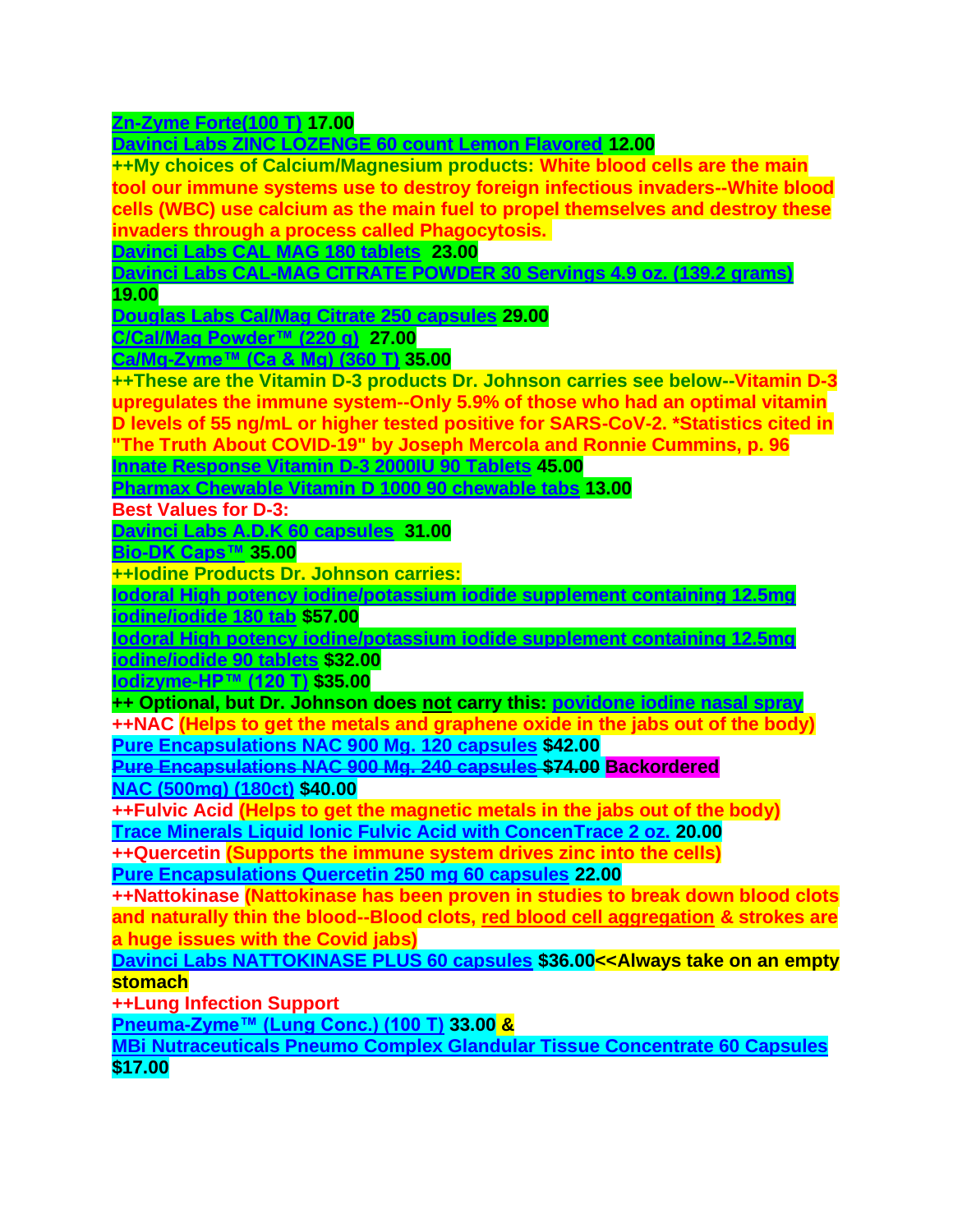**++Dr. Johnson's Comment: I also suggest if your O2 levels are running low (which seems to be very prevalent due to the Covid-19 Bioweapon) to get on Cataplex E2 by Standard Process (9-12 a day split up dosages), but I don't carry that one. You can find it online.**

**++Parasite Eradication (If you are concerned about the parasites that have been actually viewed under the microscopes of researchers who have examined the Covid vaxx vials, you can take the protocol below) See: [Four Deadly Parasites](https://elcolectivodeuno.wordpress.com/2021/10/25/four-deadly-parasites-found-in-vaccines/)  [Found in Vaccines](https://elcolectivodeuno.wordpress.com/2021/10/25/four-deadly-parasites-found-in-vaccines/)**

**[Bromelain Plus CLA \(100 T\)](https://shop.bioticsresearch.com/products/bromelain-plus-cla) \$23.00**

**[Dysbiocide 120ct](https://shop.bioticsresearch.com/products/dysbiocide) \$34.00**

**I recommend the products be taken together for two 20 day cycles with one week off in between. You would take 6 a day of Dysbiocide (120 C) and 5 a day of the Bromelain Plus CLA (only empty stomach) of each product for two 20 day cleanses. You would essentially need two bottles of each product to properly complete a parasite cleanse, as you would be taking one bottle of each for every 20 day cleansing period.** 

**++ Stroke Recovery Protocol**

**[VasculoSirt](https://shop.bioticsresearch.com/products/vasculosirt) 5 with meals or 15 a day**

**[Cytozyme-B \(Brain\) \(60ct\)](http://www.bioticsresearch.com/node/1540) 1 with meals or 3 a day**

**[Davinci Labs NATTOKINASE](https://anovahealth.com/vitamin/minerals/davinci-labs-nattokinase-plusa-60-capsules/) PLUS 60 capsules 1 taken on an empty stomach 3 times a day. ++Note you cannot take this product with any blood thinner medications as it will thin the blood too much.**

**[Intenzyme Forte™ \(100 T\)](https://www.bioticsresearch.com/node/1628) 5 tablets taken on an empty stomach 3 times a day— Take with the Nattokinase**

**++ If the stroke was due to a weakened blood vessel that was compromised add in: [Bio-FCTS \(90 C\)](http://www.bioticsresearch.com/node/2155) 1 with meals or 3 a day**

**++ If the stroke was due to plauqing of the arteries EDTA chelation needs to be taken until the arteries are clear:**

Dr. Johnson's Comment: **A Doppler ultrasound of the carotids is the best, most cost effective way to confirm if you have plauqing of the arteries.** Lifeline

Screenings are a nationwide service that can provide these at a very low cost, go to: [www.lifelinescreening.com](http://www.lifelinescreening.com/)

This is probably the best version of EDTA if you cannot do the IV chelation:

[Medicardium: Magnesium Di-Potassium EDTA Chelation](https://www.peak-health-now.com/medicardium-best-EDTA.html)

[How Does EDTA Chelation Work?](https://www.peak-health-now.com/edta_chelation.html)

[IV EDTA Chelation](https://www.peak-health-now.com/iv_chelation.html)

[EDTA Chelation Suppositories Reviews](https://www.peak-health-now.com/EDTA-chelation-suppositories-reviews.html)

 $++$  Regarding the oral EDTA, once a day, if you let  $\frac{1}{4}$  tsp to  $\frac{1}{2}$  tsp of oral EDTA sit under the tongue for 5-20 minutes (with 5-7 drops of 99% pharmaceutical grade

DMSO—see below) before swallowing, it will have a much higher absorption rate. A

little organic peppermint oil can kill the taste. This process (depending on your plaque level) takes a lot of time to work with the oral EDTA route, but it can be a literal lifesaver and it much cheaper than IV Chelation which is the Gold Standard and also highly recommended if you can afford it.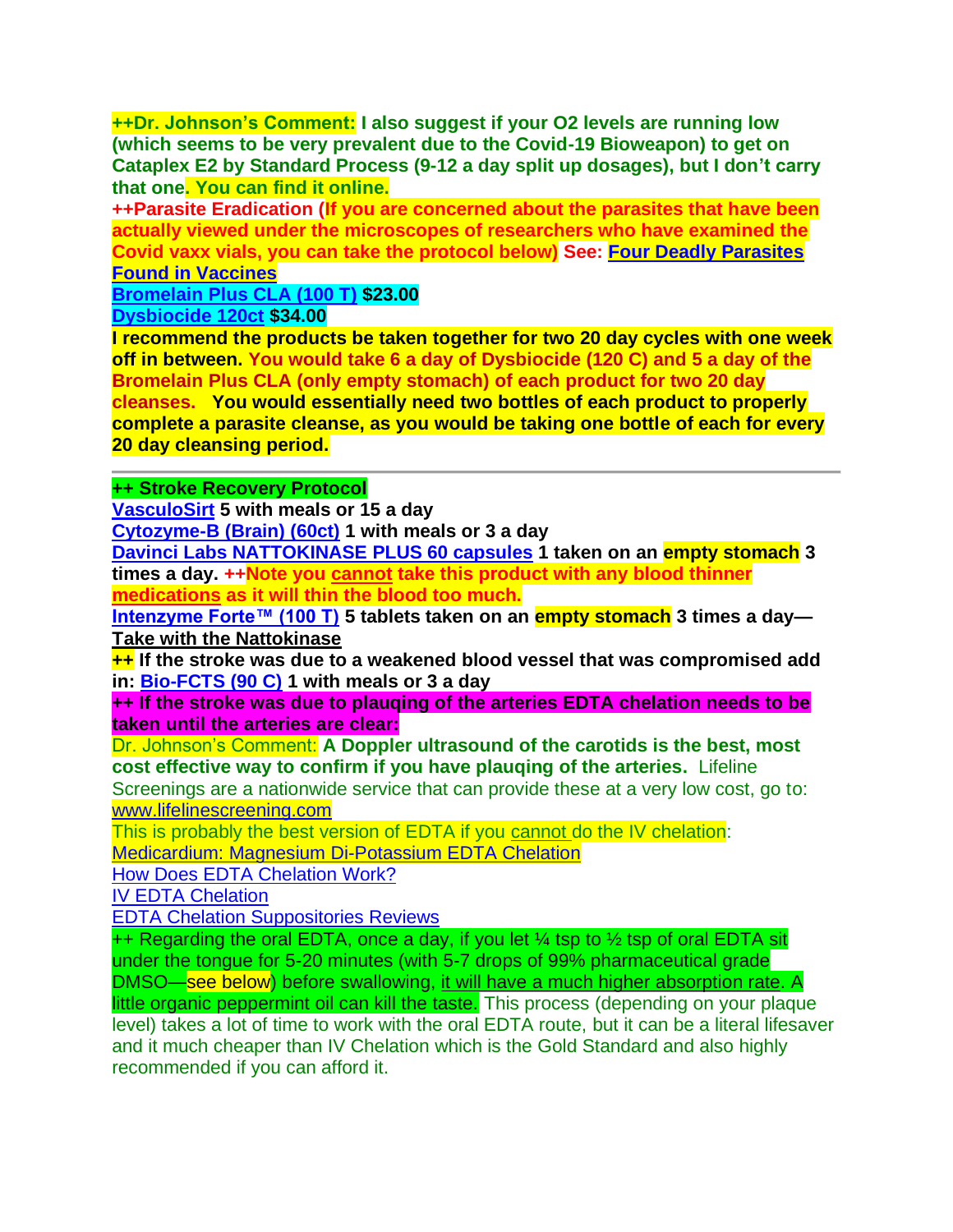To Purchase Pharmaceutical Grade DMSO (which is the only kind anyone should be using) go to: http://www.ebay.com/usr/kaitlynstreasurebox? trksid=p2047675.l2559 ++For the money this is an excellent value on EDTA:

<https://www.purehealthdiscounts.com/supplements.htm> <<You will have to scroll down to find this product.



++This kind of chelation will not remove calcium from your system but it will remove other heavy metals and trace minerals (so again being on a good trace mineral product while on any kind of chelation program is essential) but if you have calcium buildup due to artery plauqing this will not remove that calcium

EDTA chelation skin cream now: [KelaCream EDTA Heavy Metal](https://www.amazon.com/KelaCream-Heavy-Metal-Detox-Cream/dp/B072W6Y26M/ref=sr_1_2?crid=9PQE4OQRVGMI&keywords=chelation+cream&qid=1550781207&s=gateway&sprefix=chelation+cream%2Caps%2C162&sr=8-2)  [Detox Cream](https://www.amazon.com/KelaCream-Heavy-Metal-Detox-Cream/dp/B072W6Y26M/ref=sr_1_2?crid=9PQE4OQRVGMI&keywords=chelation+cream&qid=1550781207&s=gateway&sprefix=chelation+cream%2Caps%2C162&sr=8-2)

Also here is a whole book on this subject: [Detox with Oral Chelation:](https://www.amazon.com/Detox-Oral-Chelation-Protecting-Environmental-ebook/dp/B0044KLQKA/ref=sr_1_7?crid=9PQE4OQRVGMI&keywords=chelation+cream&qid=1550781404&s=gateway&sprefix=chelation+cream%2Caps%2C162&sr=8-7)  [Protecting yourself from Lead, Mercury, & Other Environmental Toxins](https://www.amazon.com/Detox-Oral-Chelation-Protecting-Environmental-ebook/dp/B0044KLQKA/ref=sr_1_7?crid=9PQE4OQRVGMI&keywords=chelation+cream&qid=1550781404&s=gateway&sprefix=chelation+cream%2Caps%2C162&sr=8-7)

**++Lastly any form of chelation will remove trace minerals from your body, so it is important to take some extra trace minerals once you have been on the EDTA for any length of time. This is an excellent one: [Multi-Mins™ \(Potent Mineral](http://www.bioticsresearch.com/node/1684)  [Combination\)\(120ct\)](http://www.bioticsresearch.com/node/1684) & (360ct)**

**++Dr Johnson does not carry any form of EDTA chelation, but he does carry the other products mentioned.** 

**++ These products are very complicated to sell via an website online as they are professional products that should only be sold via health care providers. Now at the same time I make these easy to purchase, though. Sorry only US orders. To purchase--Email: [drjohnson@ix.netcom.com](mailto:drjohnson@ix.netcom.com)**

**God bless!--Dr. J.** 

----------------------------------------------------------------

**Corona Virus or SARS:** 

**Invive Mild Silver Protein 5000ppm--Take (One TEAspoon), every 4 hours till asymptomatic (1/2 dosage for children). Hold Each dose under the tongue for 3-4 minutes before swallowing .**

++ For More Information or to purchase the Invive Silver go to: [http://www.dr](http://www.dr-johnson.com/)[johnson.com/](http://www.dr-johnson.com/)

++ Because Invive Silver is so stable it has a 25 year minimum shelf life. There is no colloidal silver in any form that can even come close to their shelf life or potency; nor has there been one case of Argyria (turning gray) reported from taking Invive Silver.

---------------------------

From: Ryan M [mailto:ryan…@gmail.com] Sent: Friday, October 29, 2021 6:39 PM To: Dr. Scott Johnson

**Subject: Both parents got Rona**

**But I'm so happy that I discovered you Scott 12 years ago, I learned enough from you to heal them. Invive is God's gift. CO CO Ryan** 

**----------------------------**

**Listener Comment: My husband and I have been taking the INVIVE silver for years now and we just don't get ill. I've been off doctor meds for seven years now and taking good supplements mostly from you. I was in their big pharma system and**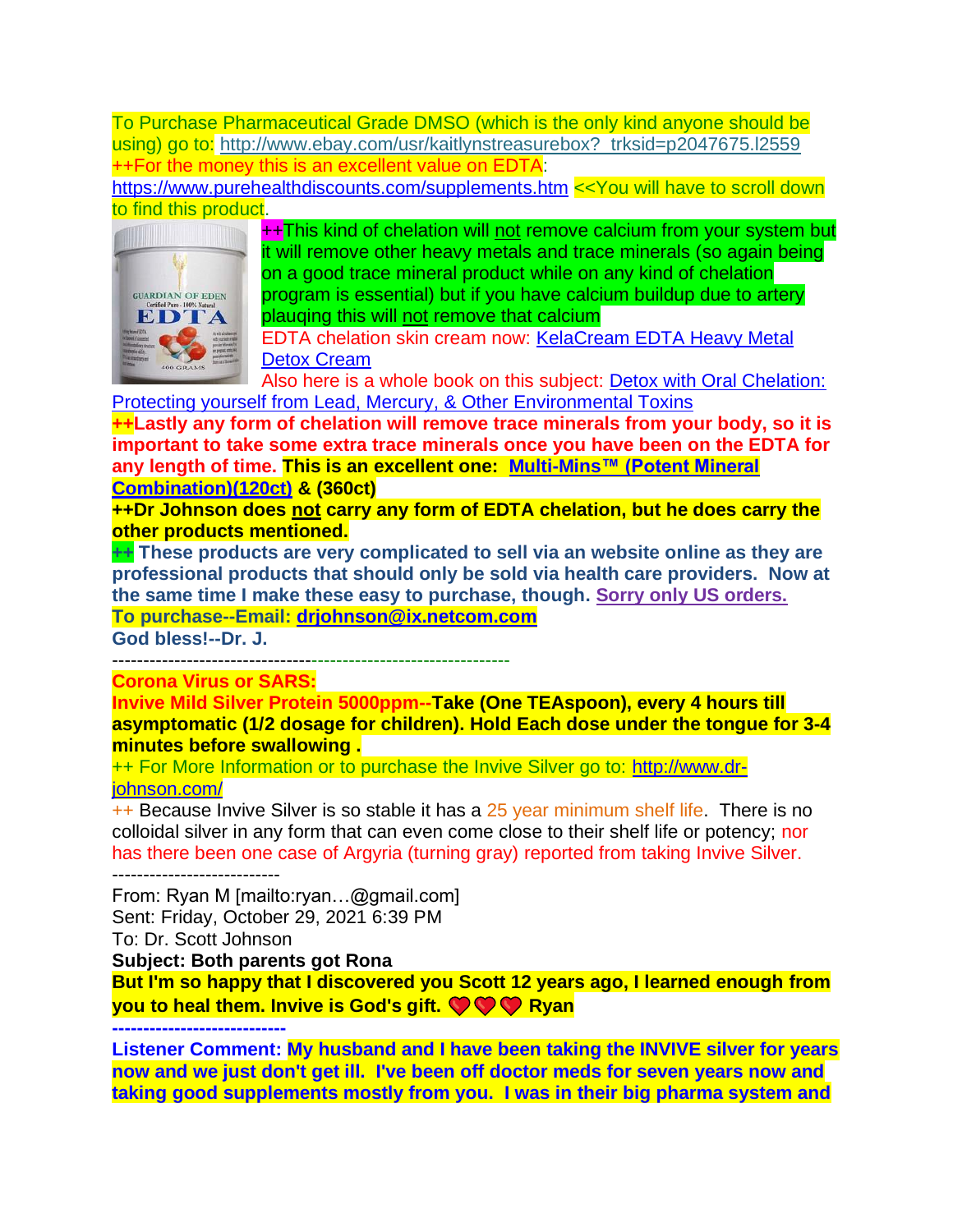**on so many prescriptions for over thirty years! I'm in my sixties now taking natural supplements only and feeling pretty awesome!**

**I just wanted to thank you again and let you know how much you are appreciated. God bless you.**

**---------------------------**

**From:** Daniel S [mailto:spee…2000@]

**Sent:** Tuesday, September 14, 2021 2:45 PM

**To:** Scott Johnson

**Subject: Listener Comment Regarding the Invive Silver at: [http://www.dr](http://www.dr-johnson.com/)[johnson.com/](http://www.dr-johnson.com/) -- Wow! My son and I are a lot better! Some nasal congestion is hanging on but we both have our old strength back, he's back to school and I'm doing good too!**

Thanks again! Danny S

Oh PS the stuff from Invive came yesterday too, it has a bottle of 10700 silver in it. If the 5000 worked like that, the 10700 should give me wings!

### **From:** F&R

**Sent:** Tuesday, August 31, 2021 3:23 PM **To:** drjohnson@ix.netcom.com

**Subject: Listener Comment About Being Affected by the Covid Vaxxed and Her Experience with the Supplement and Invive**

*Hi Scott, I'm a long time listener to your program. Forgive me if I'm having a bit of a time communicating. I'll try to nutshell this. I'm 58 yrs old. My 33 yr old daughter works at a daycare. She has not takin the jab nor been tested. However her boss and co workers have, and now my daughter, her daughter and my other daughter have come down with whatever they got from them and now me. The three of them are getting better though not 100%. I am now sick on the 2nd relapse. I never got the jab or was tested but have had a fever and can hardly breathe to the point it's all I can do to try and write you read through the info etc. I am really scared right now. We all live together and I can't really care for myself much. I want to order the 5000 silver, 2 bottles but now sure how to get it fastest. forgive me I'm not sure what to do and I'm having such a hard time breathing and I'm really scared though I know I shouldn't be. I am truly beside myself. Thank you Scott and God Bless. Update: This just took me by total surprise. Its been very hard not to panic. The* 

*pain and not being able to sleep from the pain and the fear of not being able to catch my breath has been something indescribable. Praising Jesus while I'm laying there. Scott I am forever grateful for your help and all you do.* 

*Sincerely, In Christ,* **Michelle** 

------ Original Message -------

On Tuesday, August 31st, 2021 at 2:59 PM, **Scott Johnson** 

### **<drjohnson@ix.netcom.com> wrote:**

*Ok While I am getting low on the 5000ppm I do have what you need, but you need to get on the other things for your immune system ASAP: [Covid-19](https://www.contendingfortruth.com/covid-19-recommendations-supplement-protocol-pdf/)  [Recommendations & Supplement Protocol PDF](https://www.contendingfortruth.com/covid-19-recommendations-supplement-protocol-pdf/) <<you can try to reproduce many*